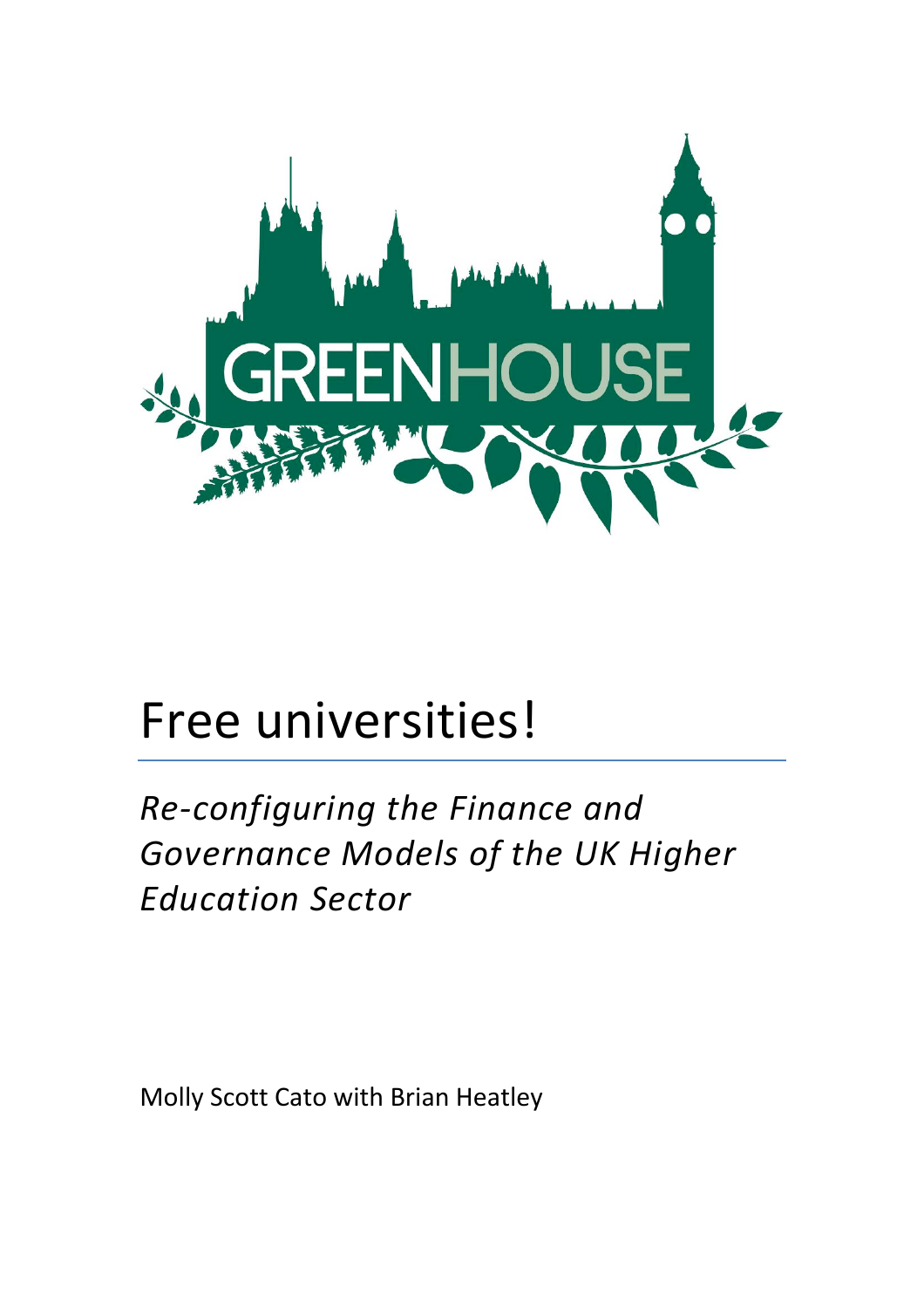Green House is a think tank founded in 2011. It aims to lead the development of green thinking in the UK.

Politics, they say, is the art of the possible. But the possible is not fixed. What we believe is possible depends on our knowledge and beliefs about the world. Ideas can change the world, and Green House is about challenging the ideas that have created the world we live in now, and offering positive alternatives.

The problems we face are systemic, and so the changes we need to make are complex and interconnected. Many of the critical analyses and policy prescriptions that will be part of the new paradigm are already out there. Our aim is to communicate them more clearly, and more widely.

We will publish a series of reports and briefings on different subjects. We do not intend to have a party line, but rather to stimulate debate and discussion.

Open Access. Some rights reserved.

As the publisher of this work, Green House wants to encourage the circulation of our work as widely as possible while retaining the copyright. We therefore have an open access policy which enables anyone to access our content online without charge. Anyone can download, save, perform or distribute this work in any format, including translation, without written permission. This is subject to the following conditions:

· Green House (and our web address www.greenhousethinktank.org) and the author(s) are credited

· The text is not altered and is used in full

· The work is not resold

· A copy of the work or link to its use online is sent to Green House.

Green House acknowledges the work of Creative Commons in our approach to copyright. To find out more go to www.creativecommons.org.

Published by Green House 2012 © Green House. Some rights reserved. Lorton Barn, Lorton Lane, Weymouth, Dorset DT3 5QH, United Kingdom. +44 (0)1305 816514 info@greenhousethinktank.org http://www.greenhousethinktank.org

You can download this publication from http://www.greenhousethinktank.org/page.php?pageid=publications

ISBN 978-0-9569545-5-8 Print copies of this publication may be bought online from http://www.lulu.com/.

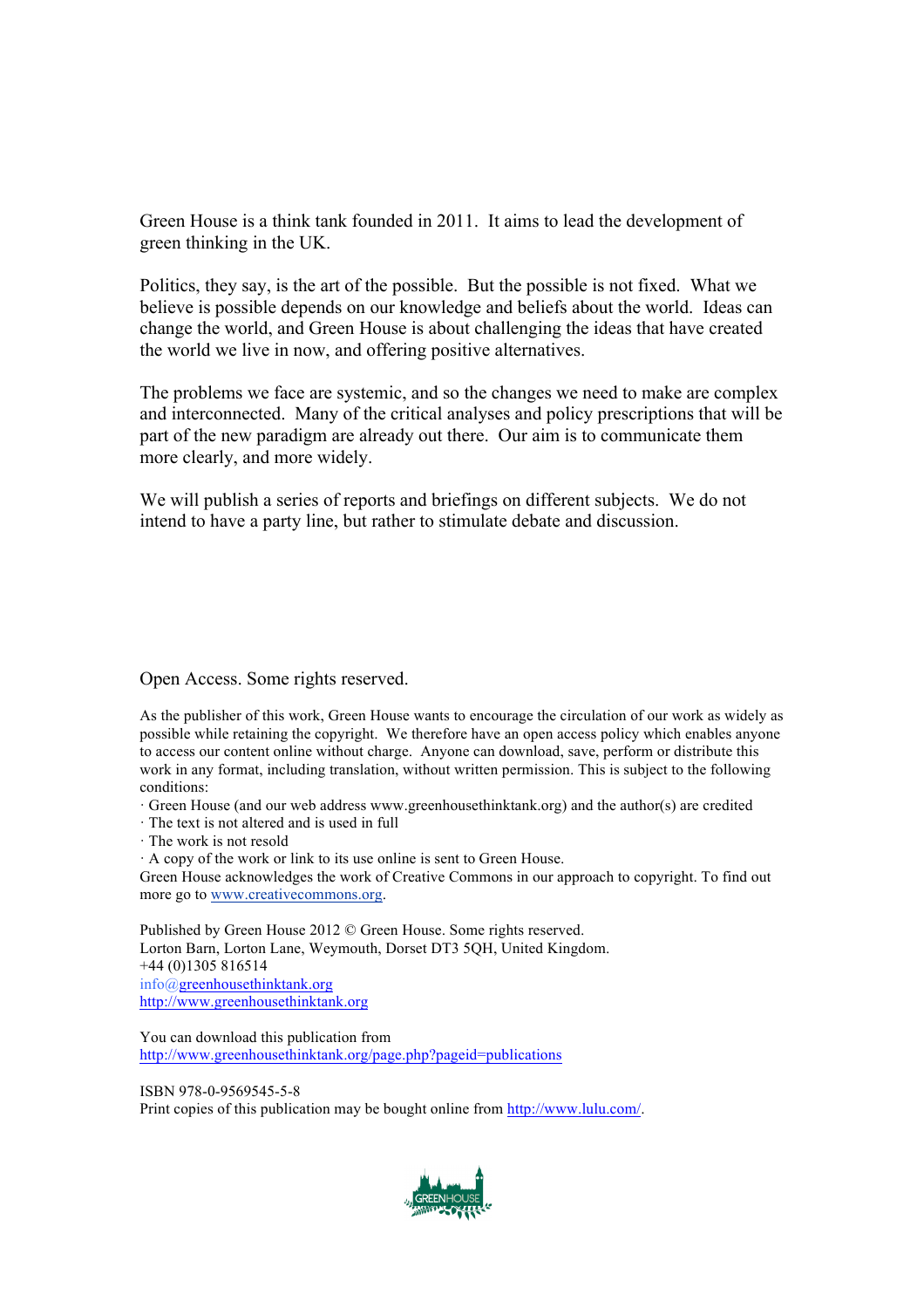## **Existing Green House Publications**

Sustainability Citizenship by Andrew Dobson

Mutual security in a Sustainable Economy: a Green Approach to Welfare by Molly Scott Cato and Brian Heatley

The Dog That Didn't Bark: When banking crises did not occur and what we can learn from that by Thomas Lines

Guardians of the Future by Rupert Read

Free Universities! by Molly Scott Cato

## **Forthcoming publications**

Taking Shelter from the Markets: Some Answers to the Food Price Crisis by Thomas **Lines** 

Lessons from Ireland by John Barry

From Ineffective Demand to Community Currencies by Molly Scott Cato

All existing Green House publications can be downloaded free of charge from our website at http://www.greenhousethinktank.org.

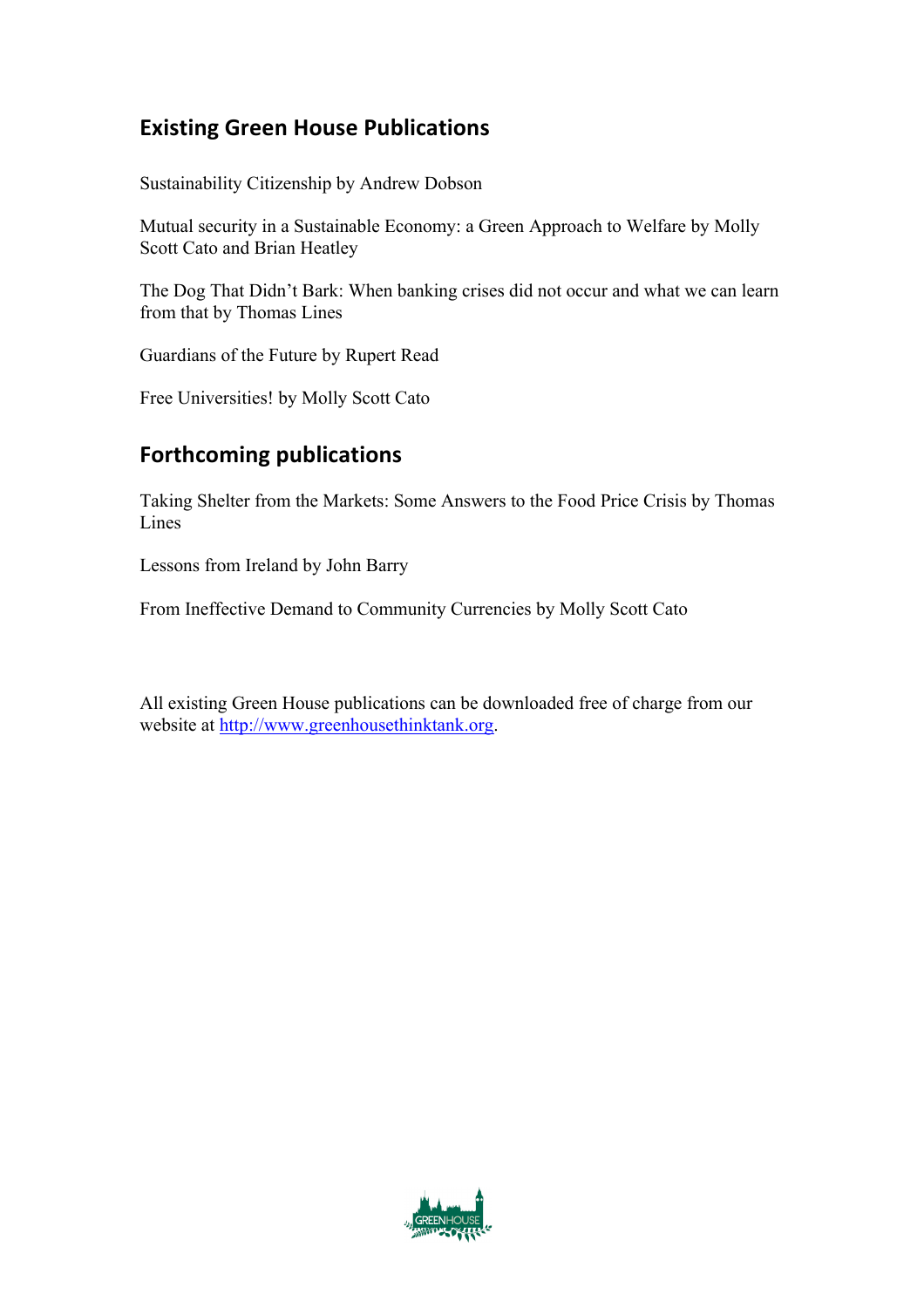## **Table of Contents**

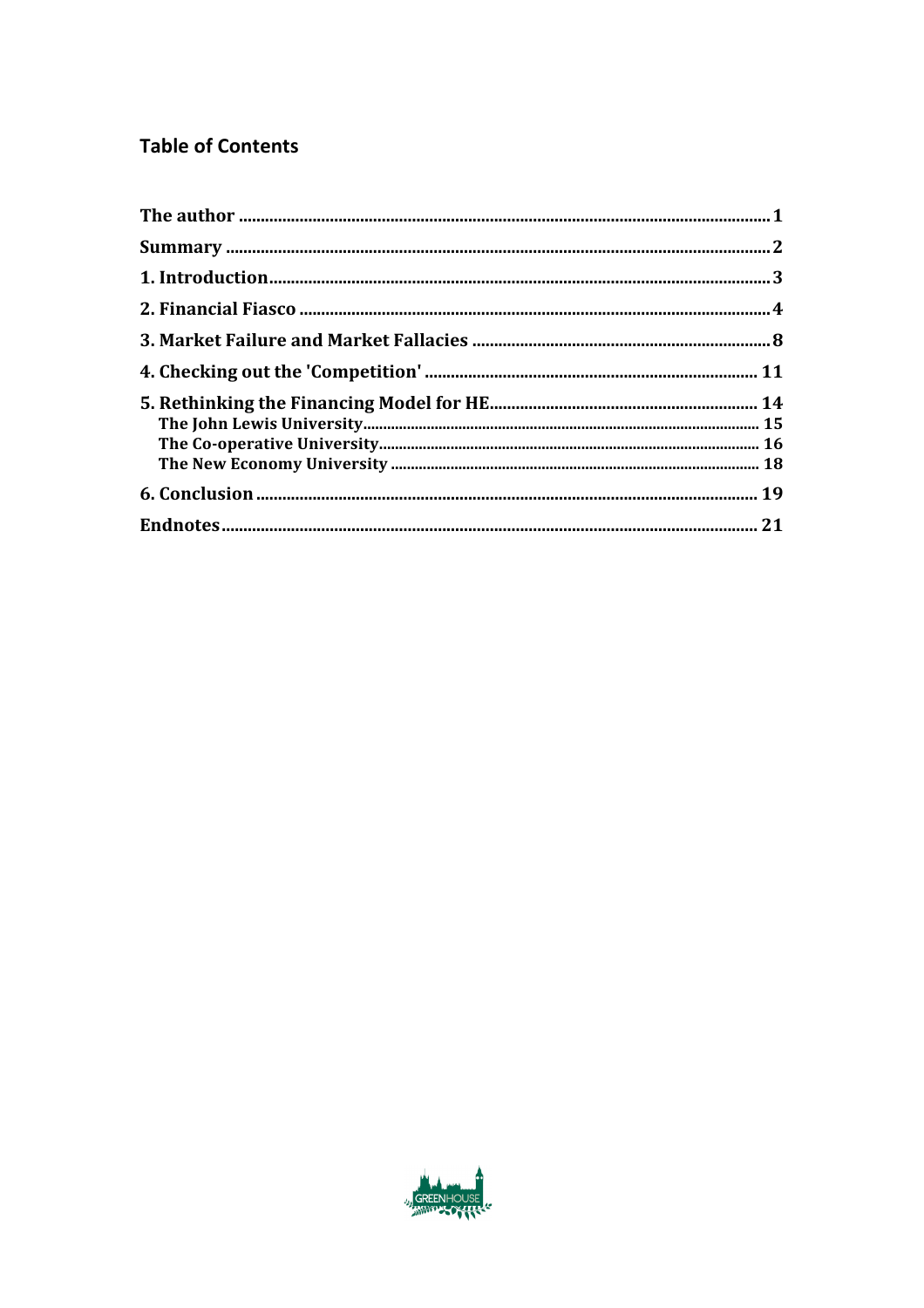# **The author**

Molly Scott Cato is a green economist and expert in the social economy who specialises in the issues of trade, work, money and cooperatives. She is Professor of Strategy and Sustainability at Roehampton University and has a PhD in economics from the University of Wales, Aberystwyth. Molly studied Politics, Philosophy and Economics at Oxford University.

# **Acknowledgements**

The author acknowledges the help of Green House colleagues, in particular Brian Heatley, in discussions on, and contributions to an earlier draft of this document.

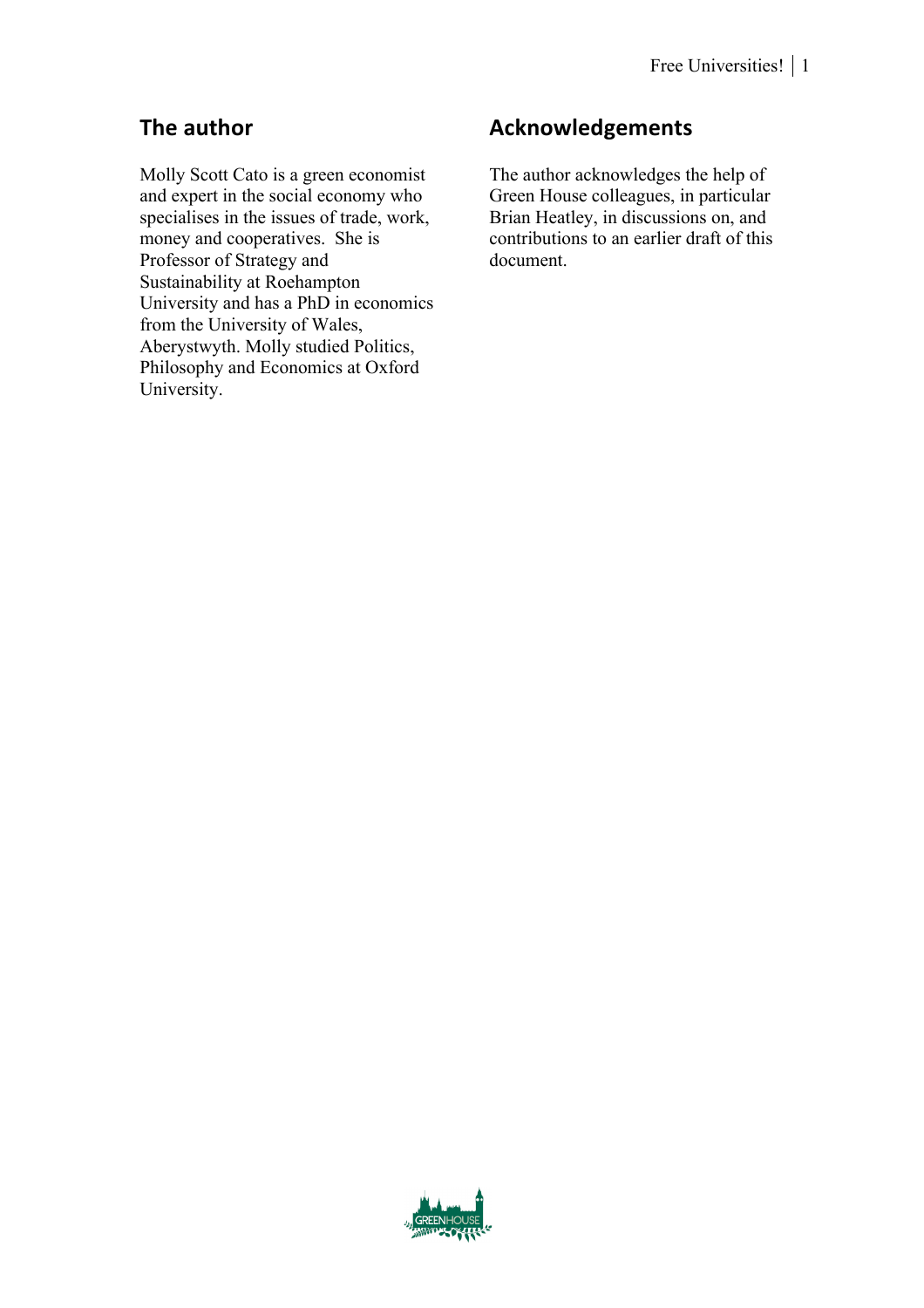# **Summary**

The changes to the financing of higher education in the 2011 Education Act were proposed as part of an austerity budget: yet our research shows that their impact on the deficit reduction plan is minimal.

The university system that will emerge under the recently introduced financing model will select on the basis of wealth rather than intelligence, will favour foreign students over domestic and European students, and will lead to a shift in expertise away from abstract thinking and towards business objectives.

The total cost of funding our higher education sector is small compared to the size of the deficit: the decision to cease to support the majority of university courses is thus a political one, and one not taken by other European governments that are facing equally difficult deficits.

The increasing size of students' debts also represents an asset, ripe for securitisation, but again we should question whether young people should be required to pay back in interest more than they borrow, directly transferring money to financial intermediaries.

For example in the Czech Republic, where the same proportion of young people attends university, they are not required to pay fees.

Most urgently, with record rates of youth unemployment, we argue that government should invest in the future of our young people through their education rather than supporting their inactivity.

The withdrawal of the teaching grant from the majority of university courses was a *de facto* privatisation of those sectors of higher education.

Our universities are now the responsibility of the Department for Business, Innovation and Skills and are viewed as businesses. As such a key question is who should own the value generated there.

We propose a model for university governance that ensures that the value generated by universities is shared between staff and students, through the creation of multi-stakeholder cooperatives.

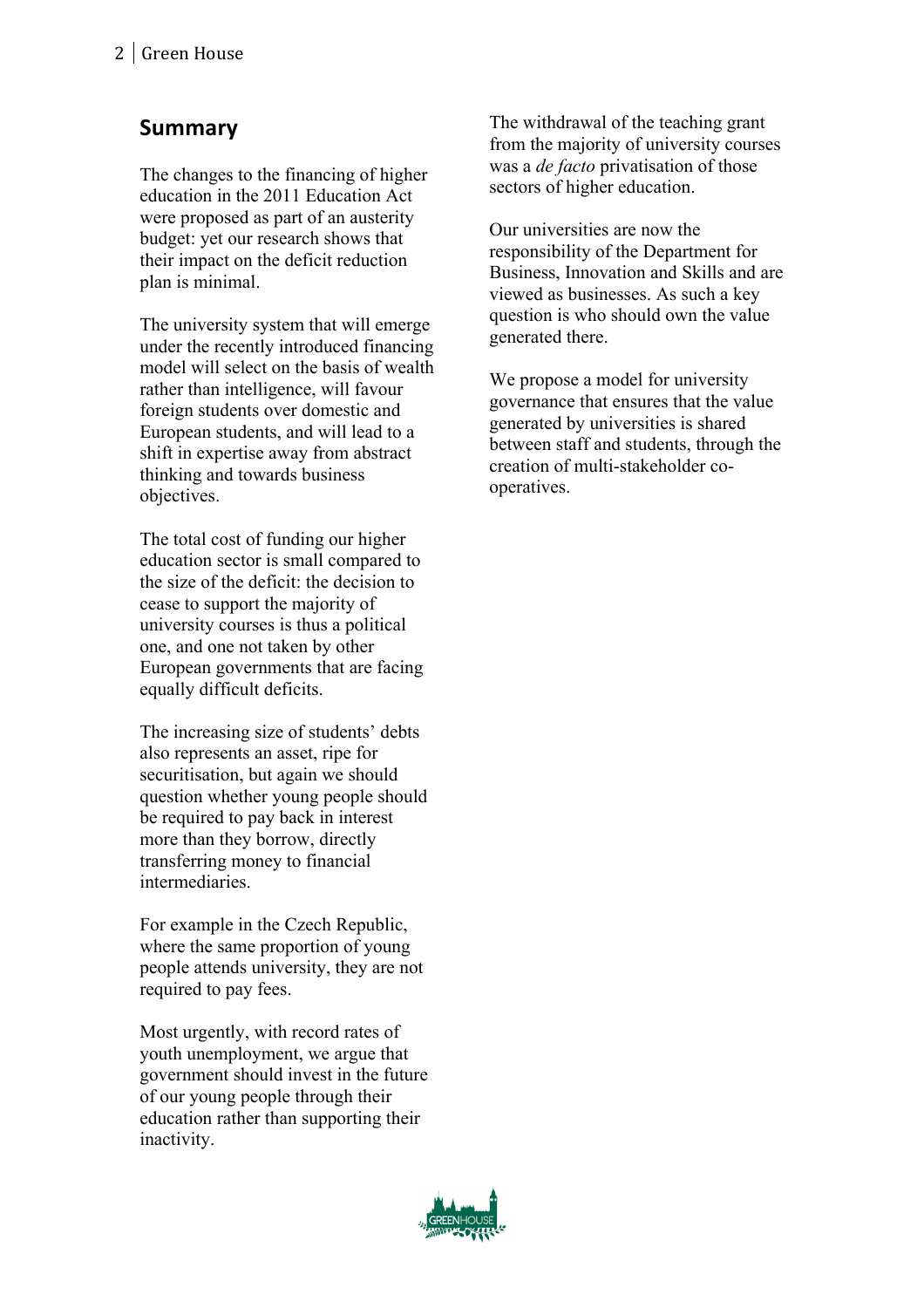## **1. Introduction**

Although there has been considerable, and sometimes highly technical, debate about the nature of the coalition government's proposal for funding higher education, there has been relatively little analysis of how it will impact on the nature of our universities. This mirrors the lacuna that exists where a higher education strategy should be. In the postfinancialisation era the question of what our universities are for appears to have been answered before it has even been asked: they are to become businesses to prepare young people for work in the globalised economy. The launch of an elite private university, staffed by telly dons and with a student body made up of rich kids with stars in their eyes is just the latest depressing development for a higher education sector where money talks and education suffers $1$ 

The changes to the funding model for universities made in the 2011 Education White Paper were so profound as to be tantamount to the privatisation of higher education in the UK. These immense changes were justified, as so much else that is socially and culturally destructive, on the basis of the need to cut the national debt. The government claimed that 'Our student finance reforms will deliver savings to help address the large Budget deficit we were left'. <sup>2</sup> However, as we show later in this paper, this is simply untrue. According to even the latest version of the government's finances, the money that will be repaid by students will represent only a small fraction of government revenue until past the time when the deficit is to be eliminated.

Meanwhile, the demonstrations by young people in the autumn of 2010 made clear that they valued education, and in many cases as more than a means to a better-paid job. A year later the Occupy London group established a Tent City University as a sign that they were civilised and orderly: quite a contrast to the public perception of students as wasters and individualists. This paper emerges from such a positive view of what universities should be: that they are for the broadly-based education of those members of the UK population who are particularly gifted in abstract thinking and intellectual problemsolving. As a complex society we need such a cadre of people, and for democratic reasons they should be drawn from the population as a whole on the basis of aptitude.

The financial model that the government has proposed makes clear that these two objectives for a university system are in unavoidable conflict and that the former view has all but eliminated the latter in terms of policy-making. As the argument will demonstrate, the university that will emerge under the present financing model will select on the basis of wealth rather than intelligence, will favour foreign students over domestic and European students, and will lead to a shift in expertise away from abstract thinking and towards business objectives. The model will also, coincidentally and almost without anybody noticing, undermine its own financial base, since it will prevent UK universities from competing effectively for both staff and students.

The concept of a university emerged in late Medieval Europe, particularly in the Italian city-state of Bologna, and flourished later in Paris and other cities. The driving-force was the

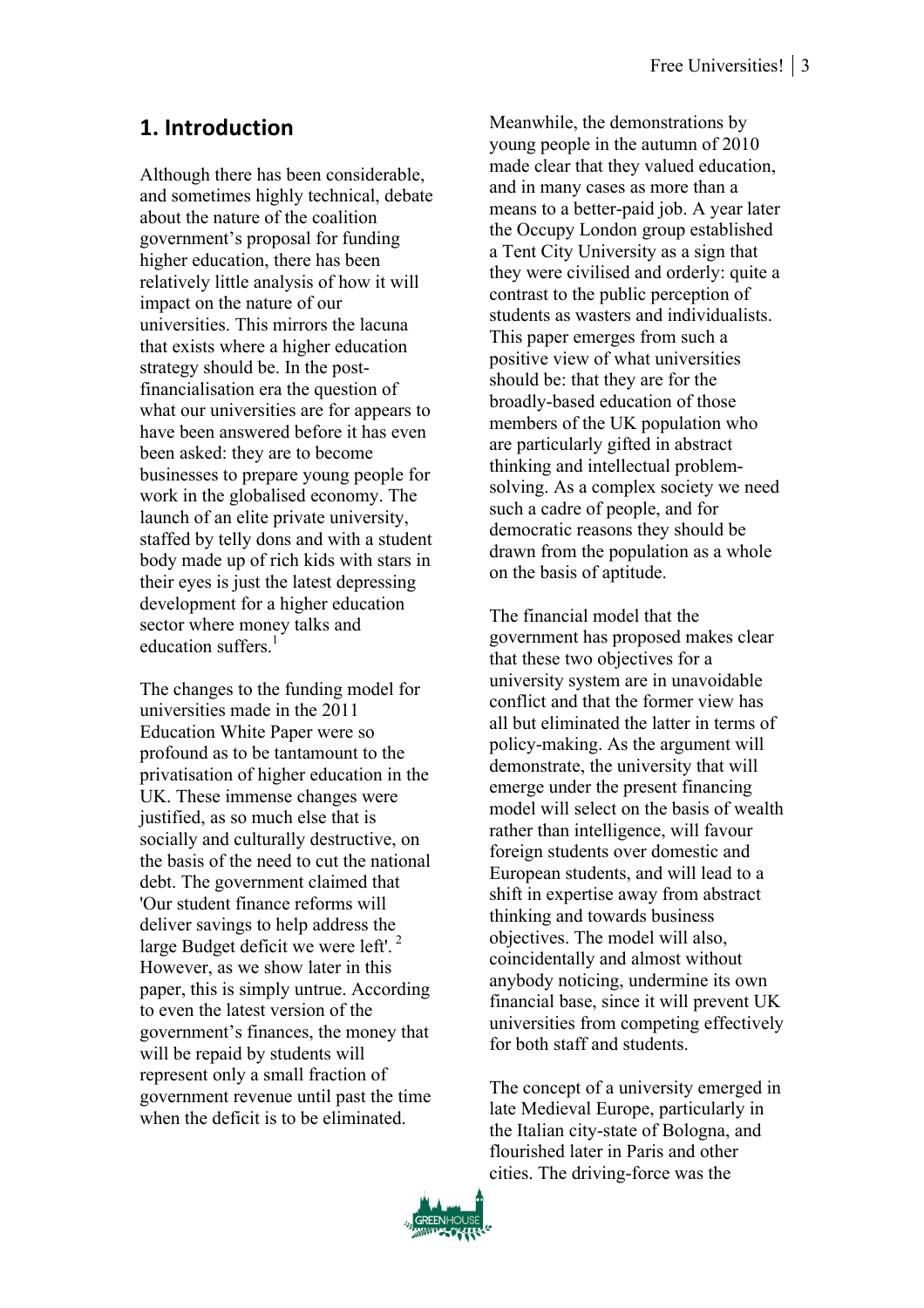students themselves, and their desire to acquire learning from the experts they found in those cities. This puts academics at the heart of the idea of a university and contrasts with those now exercising power in our higher education sector: the managers. But the students were prepared to pay knowledgeable experts because they had practical and technical information to share —particularly in the areas of the law and medicine —which enabled their social advance. Thus the creative tension between personal advancement and the advancement of knowledge has been present in our university system from the beginning: what is new is the focus on financial value and the increasing emphasis on those who generate no educational value in the system: the bureaucrats and accountants.

The models we propose in the final section arise from this understanding that universities are about the sharing of knowledge between scholars who have acquired it, and younger people who want to develop their own understanding. The financial model that universities adopt needs to support this basic framework of the function universities perform within society.

## **2. Financial Fiasco**

The funding model adopted by the government and passed into law as the 2011 Education Act is in effect a privatisation of the Higher Education (HE) sector in the UK. The White Paper promised that direct funding to Higher Education (via the Higher Education Funding Council for England, HEFCE) would be reduced to a mere £3.9 billion by 2014/15, a reduction of some 40% on the £6.5 billion total funding available for 2011/12. The teaching grant has been entirely removed for the vast majority of courses, to be replaced by much higher student fees. At the time of its controversial passage through parliament it was argued that universities would charge a range of fees, creating a market with a range of options in quality, matched by a range of prices, just like the market for shoes or houses.

Now that we have the full information about fees for students beginning their studies in 2012/13 we can see that this has not happened. Data collected by the *Guardian* indicates that 82 of the 142 HE colleges and universities will be charging the maximum fee of £9,000 per year for some of their courses (57% of the total). <sup>3</sup> A further 43 have set a maximum fee between £8,000 and £9,000, with the remaining 13 ranging between £6,200 (Leeds City College) and £7,995 (Derby). There is no indication of a relationship between the 'quality' of an institution according to generally cited measures, and the level of the fees it will be charging. Some of the most prestigious institutions, including Oxford, Cambridge and the LSE, are likely to offer cheaper degrees when the complex system of fee waivers and grant support is taken into account. It

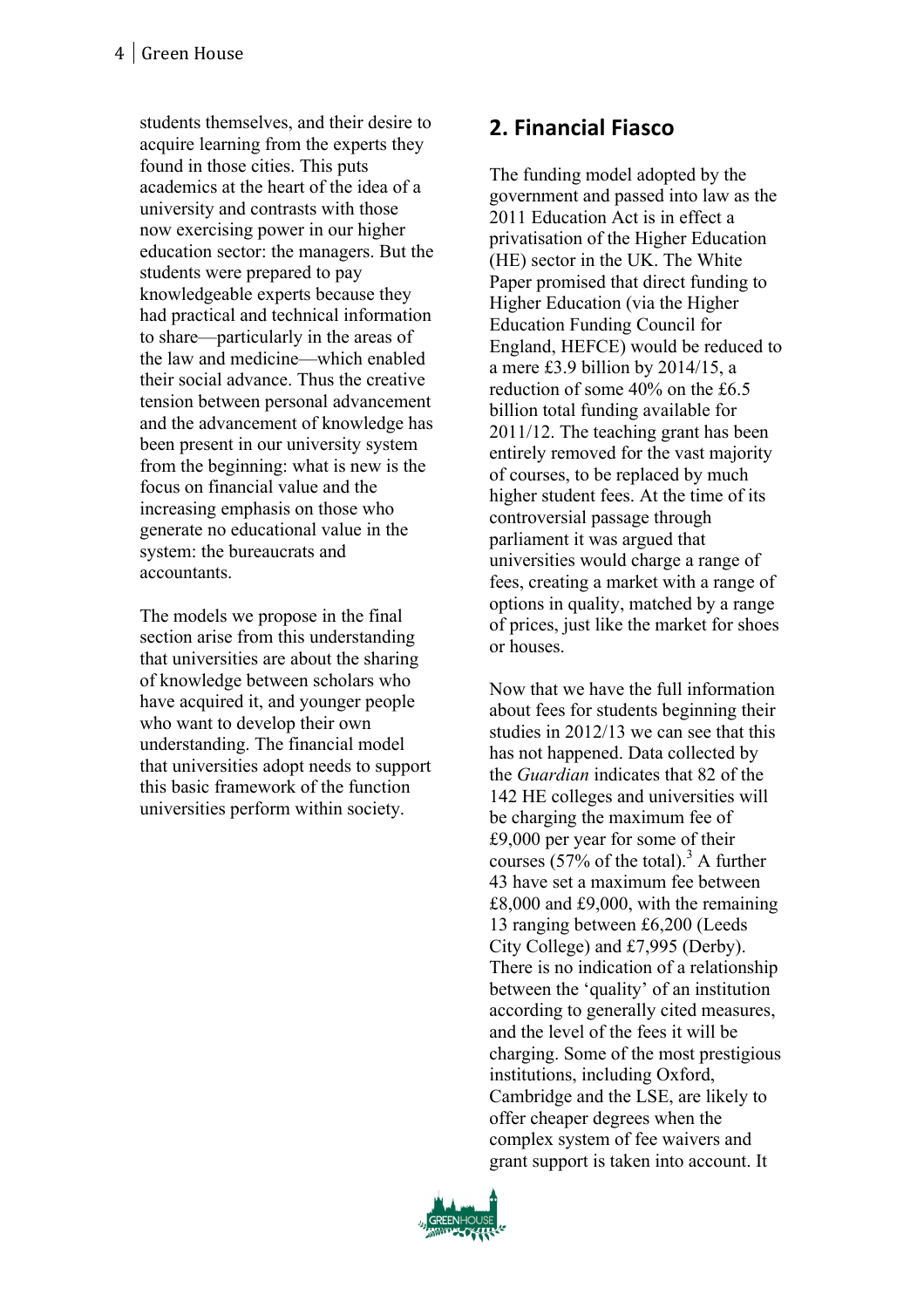is clear that such well-established universities, with endowments and assets to draw on, are much more able to withstand the withdrawal of the teaching grant without relying entirely on increases in student fees.

Unlike in the US, where community colleges offer cut-price degrees to the poor, there has been no evidence in England of the emergence of market competition based on price. All 123 universities and colleges in England will be charging more than £6,000 a year. Unsurprisingly, universities are looking at their fee rates as a market signal of quality, rather than a bargain basement 'reduced price' flag. Stacking high your degrees in media studies and pricing them at £4,000 or so would indicate that you lacked confidence in the ability of your academics to charge more, and in a market system this means a lack of confidence in the quality of their teaching. This is why the provision of higher education is not a market as far as price is concerned; the other weaknesses of this model for the sector are discussed in a later section.

For now we turn our attention to the way in which the government's misguided faith in the likelihood of bursars and professors deciding to operate a form of price-based competition has left the government itself in a financial fix. During the heated political debates over the £9,000 fee limit the focus was on the inability of students to pay, but the real problem has been over the refusal of university managers to respond to the market ideology that is being imposed. In such a market universities would price themselves into an appropriate slot depending on the quality of the education they were offering. The government's projection of the future costs of HE relies on the fees only

being at the £6,000 level *on average*. Since government lends the money to students, who only pay it back as they graduate, find employment and earn more than £21,000 per year, this *adds* to the hole in the government's finances, rather than helping to reduce the deficit as was argued when the new legislation was passed by our elected representatives.4

This helps to explain the government's new focus on the places that fall outside the quota, for which student loans will not be available. This policy announcement, $5$  surely a candidate for the *Guinness Book of Records* for the shortest time between announcement and quashing, included the suggestion that universities could charge more for places outside the quota, enabling students with inadequate grades but wealthy parents to enter university by the back door. This suggests a move towards off-balance-sheet places, so that the link between the university quota places, which the government supports, and the places funded through a private market-driven system, may be broken.

A glance across the Atlantic suggests the inspiration for government thinking and our direction of travel. In an informative but depressing article called 'How universities became hedge funds<sup>'6</sup> Bob Samuels, President of the lecturer's union AFT branch at the University of California, tells a disturbing tale of the financialisation of US universities. The process he describes of the movement from educational institution to finance house follows five steps:

*'To understand how both public and private research universities have gotten themselves into this mess, one needs to understand five inter-related factors: the state de-funding of public* 

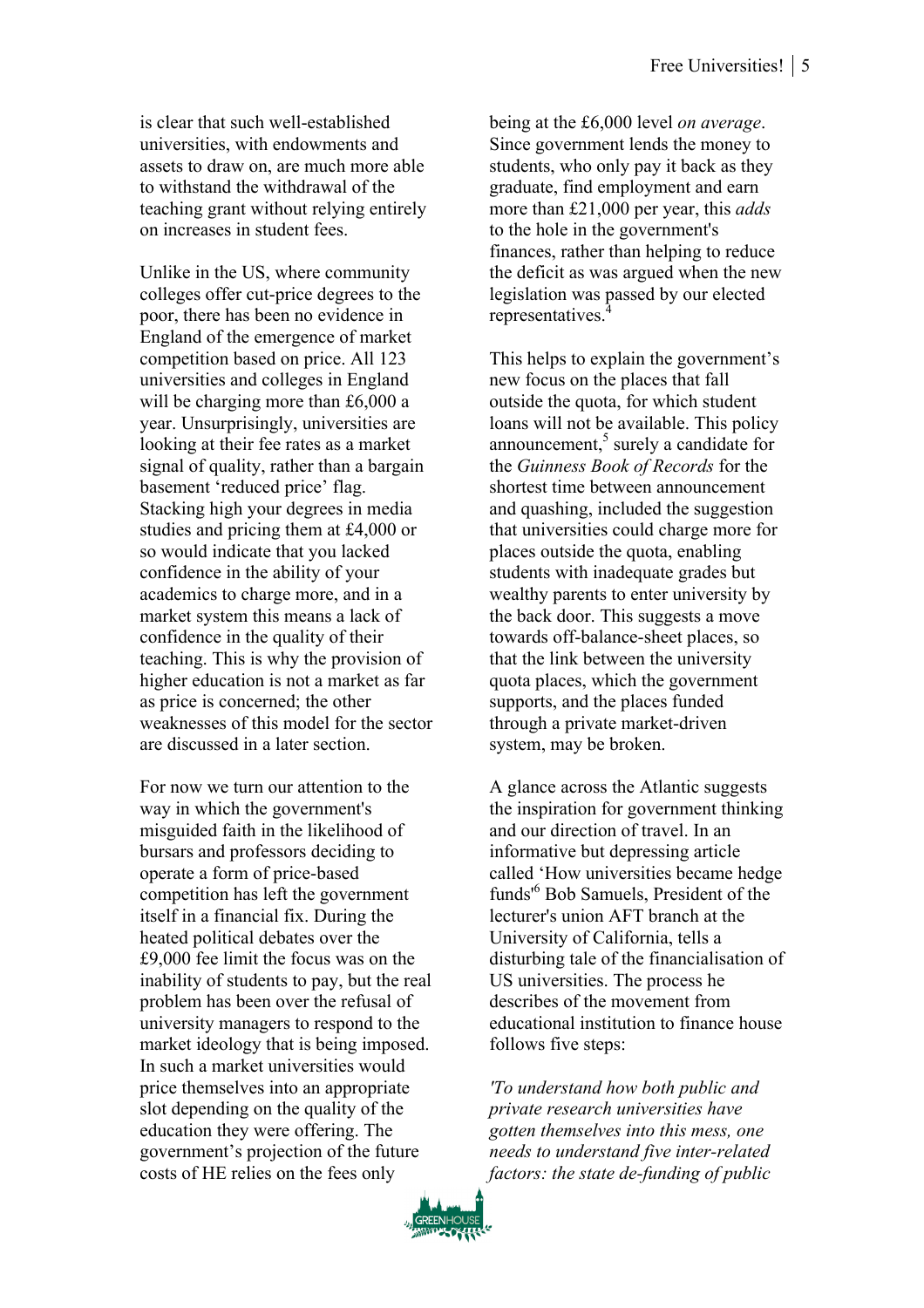*education; the emphasis on research over instruction; the move to high-risk investments; the development of a free market academic labour system; and the marketing of college admissions. These different forces have combined to turn American universities into corporations centred on pleasing bond raters in order to get lower interest rates so that they can borrow more money to fund their unending expansion and escalating expenses.'*

A close inspection of a projected balance sheet for the UK's higher education sector implies that a similar process here is the only possible way of making the numbers add up. In the UK case the pressure to create value through the sale of student loans, a way of turning debt into asset via the securitisation model, might soon become irresistible. In the US such loans have become attractive to financial corporations because they have a reliable income stream that can be enforced by the federal authorities, unlike mortgage debts, for example. Thus if the debts were privatised, the Student Loan Company would be able to transform its debts into gilt-edged assets and sell them on to other companies who might bundle them with less attractive debt and create new 'financial products'.

During the political row over student finance in the autumn of 2010 there was surprisingly little discussion of the government's desire to sell British students' debt, although this was the subject of debate a year earlier when Sally Hunt, General Secretary of the lecturer's union UCU, appeared unconcerned about this in principle, simply arguing that *'As students are forced to borrow more to meet the cost of their university education, we need a guarantee that the interest rate on* 

*student loans will not rise and we will not move towards a system with a commercial rate of borrowing.'*<sup>7</sup> Ms Hunt's naïve faith that student loans sold into the private debt market will somehow still have their interest rates controlled by politicians is touching, and will perhaps not have survived the financial turmoil of the past two years.

This determination to sell student debt was partially confirmed in the 2010 Budget in which the government said it would in the next 12 months: *'announce its decision on selling part of the student loan portfolio, including looking at the options for early repayment for individuals, in light of Lord Browne's review of higher education finance. (Budget 2010, pg 44)'*. Since then there has been little discussion, presumably because debt in general has lost much of its appeal.

Can we provide some assessment of the government's claim that increasing the level of fees would assist in reducing the country's budget deficit? There seems to be little association between the two cash flows, since during the period of deficit reduction (now extended to 2016) most of the money will still be flowing out to students via the Student Loan Company. By the end of 2010/11 there were around 3.2 million incomecontingent student loan borrowers with outstanding loans of around £35 billion. A graph from the funding council for England shows outstanding loans doubling by 2017/18, well beyond the period during which the Chancellor has pledged to expunge the deficit from the national balance-sheet (reproduced as Figure 1 below). In other words, the claim that student fees had to be increased because of the budget deficit left by Labour was, to use a euphemism, disingenuous.

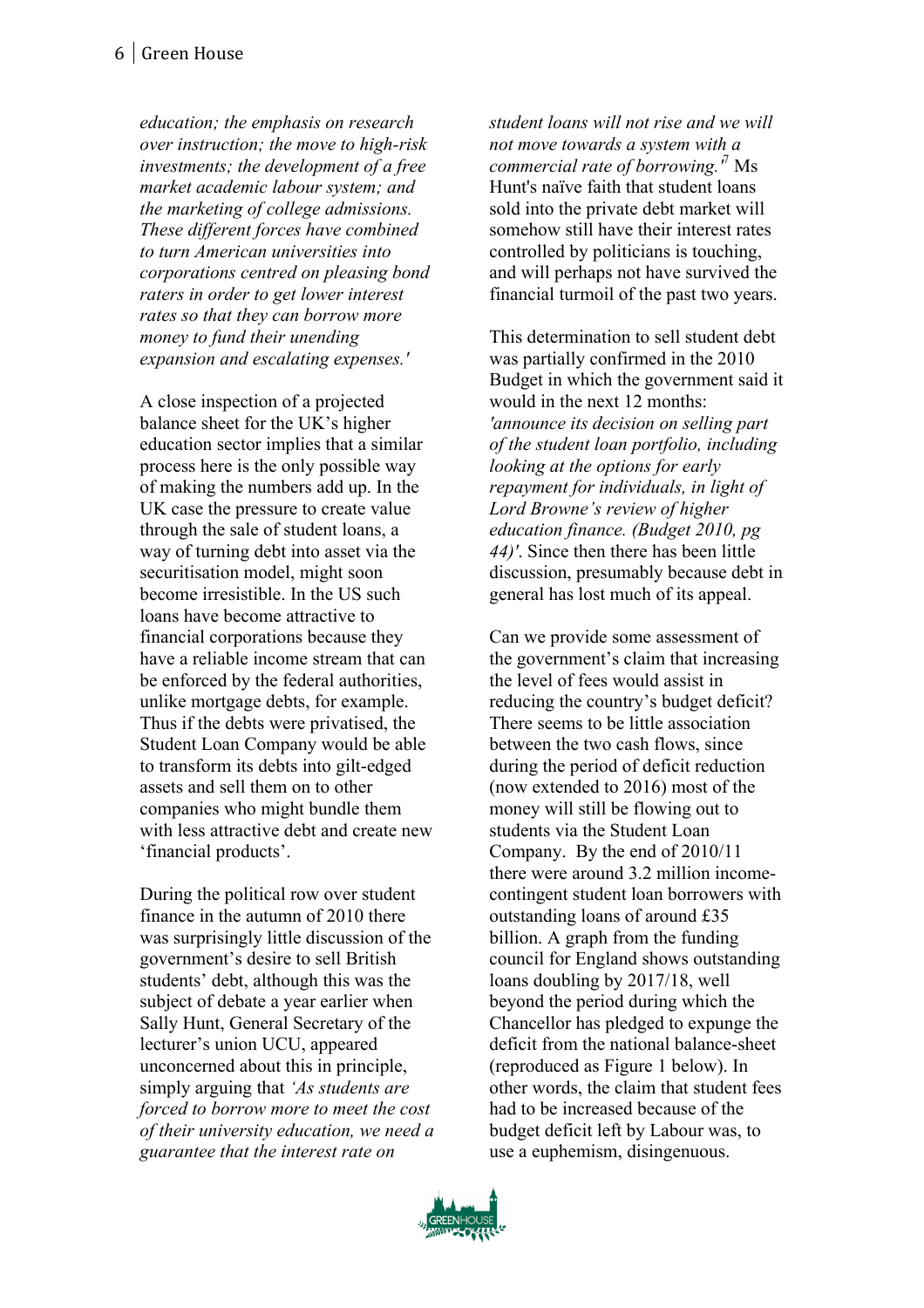

 **Figure 1.** *Outstanding Balance of Students Loans, 2012/11 to 2017/18*

*Note*: The data refers to income-contingent repayment loans *Source*: Department for Business, Innovation and Skills (2011), *Students at the Heart of the Heart of the System*.

In fact the greatest risk the sector faces is that the rises in fee levels will deter students from applying to university at all. According to HEFCE:

*'The key risk to the sector's forecasts not materialising is a significant fall in student participation from 2012. The sector is forecasting a small reduction, but there is no certainty over the likely level of student numbers in the future. We are aware that institutions have developed contingency plans to deal with changes in income if recruitment levels are not as forecast from 2012.'*<sup>8</sup>

The conclusion appears to be that, while the future flow of debt repayments that the student loanbook represents will do nothing to assist the present deficit problems faced by the government, it could be an attractive proposition to a finance house that would be able to securitise the debts and profit from them. While this represents a significant source of income into the future, it is a millstone

in the current budgeting period and for the years during which students borrow money and before they repay it, which could be at least a decade away for many. This will increase the temptation to remove these debts from the public balance-sheet, but also underlines the weakness of this model if it was considered as part of a deficitreduction package.

In fact the absolute size of university funding is tiny compared to the budgets for education as a whole or for funding the health service or the welfare budget. If there were no fees, then government would have to pay direct to the universities £7bn a year over and above what they pay now, this being the £7bn that currently will be loaned to students to pay to the universities as fees. The government expect that they will in fact not get 30% of this back because some loans will never be repaid and because of defaults, so the net additional costs of

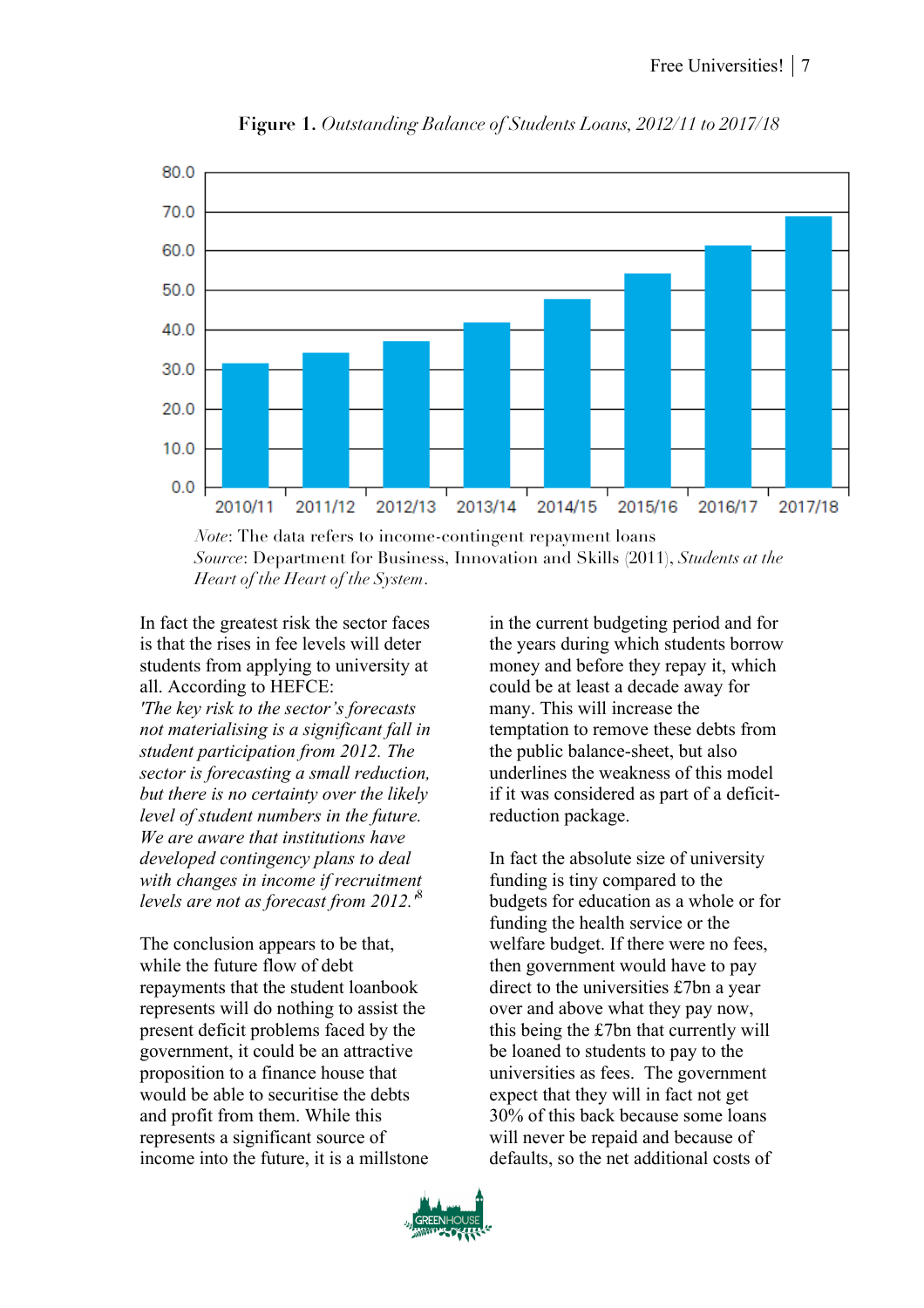having free universities without loans would be around £5bn a year. This is not huge in government expenditure terms. A sum of this order of magnitude might be met for example by not renewing the Trident system, or by introducing VAT on finance and insurance, or from half the yield from introducing VAT on aviation, or from half the yield from abolishing the capital gains tax exemption from the sale of a principal residence. None of these changes would have anything like as damaging effect on national life than ending free higher education.

Given the enormous value to the country of highly qualified young people, not to mention the low probability of their finding employment in the worst recession for 70 years, and the cost to the Exchequer of keeping them in job -seeking rather than skill -seeking activity, it seems utterly misguided to choose this time to end direct funding of universities.

# **3. Market Failure and Market Fallacies**

The purpose of this paper is to propose some alternative models for the governance and funding of higher education institutions in the UK. However, to lay the groundwork for those proposals we need to briefly consider the impact of the present framework, a framework that is based on the market model of education as practised in the USA and brought more recently and gradually to our country. In order to function effectively and efficiently a market needs to have consumers (the demand side) and producers (the supply side) and for an exchange to take place between the two groups. We will take each of these requirements in turn and consider how appropriately they can apply to 'education' considered as a product.

First, what is it that our young people seek to consume when they become students or, in the market idiom, when they enter into a contract to buy a degree? Having the advantage of working in a university I am able to ask them this question directly and what I find is that there are two distinct responses when I raise this question. Around two -thirds of the students look at me as if they are finally convinced they are not getting good value for money and answer in a tone preceded by an inaudible 'duh' that they come to university for a degree. When pressed to explain why they might want a degree they give the even more obvious answer: to earn more money. The other third respond reassuringly, although perhaps disingenuously, that they have come for an education.

This means that the university teacher is immediately faced with incompatible expectations. The

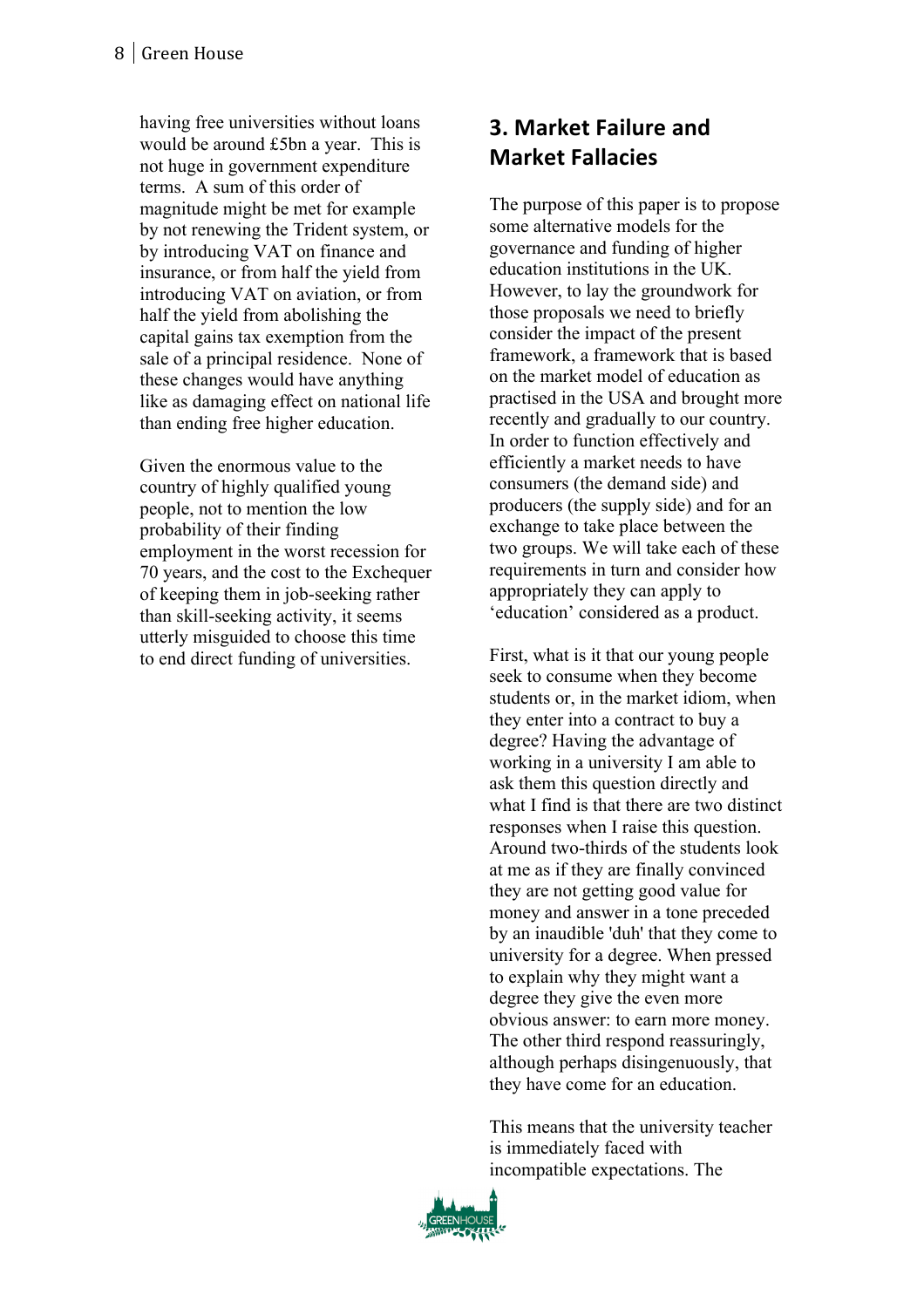students who seek the certificate that will enable them to enter the labourmarket at a higher salary have no interest at all in attending classes or undertaking study: nothing that does not directly contribute to the final assessment is worth the investment of time. This requires strange contortions in terms of the setting of assignments and in-class tests and revision classes to persuade students to make the acquaintance of their lecturers. It also means that class sizes are small with unpredictable numbers of students, many of whom are reluctant to engage in activities or discussions unless these count towards the final mark. The suggestion by the education secretary that raising fees will lead to demand by students to have more of their lecturers' time could not be further from the truth.

There are numerous problems concerned with making students the 'consumers' in the education 'market'. Once the student becomes a customer s/he has power to determine what should be available in the market, with university administrators and the more reluctant academics following the direction of demand. Degrees such as business studies or commerce are stripped of the more technical content that students do not enjoy: maths or economics for example. More subtly, courses are shorn of more challenging ideas or demands for students to engage in the critical and analytical thinking that they find difficult. If the law of the market is that the customer is always right then a market for higher education will inevitably lead to degree courses whose content is determined by the student rather than the pedagogue.

Education cannot be turned into a product and an education that is bought and sold will always be a poor

education. Watching your students check their mobiles during a lecture, and wondering whether they are calculating if you have earned the £2.69 they paid for you since you entered the room, is a dispiriting experience that saps the confidence and encourages the sort of teaching that appears to be offering value for money: voluminous handouts and regurgitated facts. Perhaps most important of all, real education is not always an enjoyable experience. Genuine education is emancipatory and revolutionary, which may be a reason why conservatives distrust it. The good educator challenges the student's world-view and this cannot always be a comfortable process. You know you are teaching successfully when you see a furrow begin to appear on the youthful skin of your students' foreheads. This connotes the performance of 'thinking', an activity that has been increasingly rare in universities since the advent of the market.

As previously explained, universities are failing to act as market suppliers, at least in the initial phase of the transition to a higher education market. The simple laws of supply and demand suggest that, if there are too many courses of a certain type, then the suppliers will cut their prices until they become competitive. But economic theory also tells us that price acts as an indicator of quality, and hence universities are unwilling to offer cutprice courses since this would suggest that they were also inferior courses. We can imagine that this will change as we move closer to the degrees' 'sellby date', which is the date at which students can begin courses. In the same week that Education Secretary David Willetts suggested the creation of offquota degree courses, he also proposed a bargain bucket system for unsold

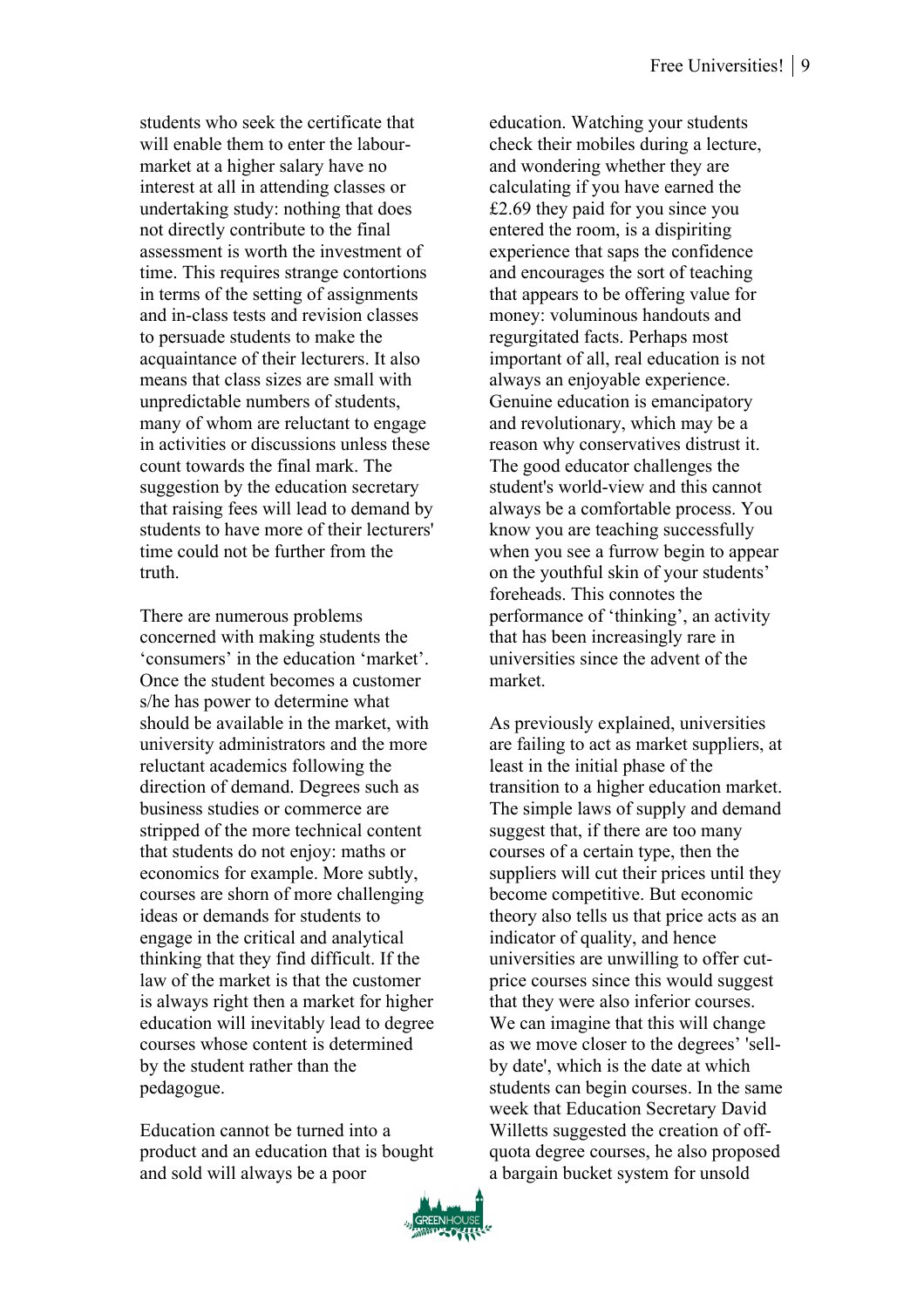courses, $\frac{9}{2}$  so that as the teaching terms approach unpopular courses will reduce in price, regardless of the cost of providing them. This suggests the prospect of a game of 'chicken' between potential students and university accountants, the former daring the latter to keep places open long enough for them to be able to afford to study. Courses in economics might be especially prone to such game-theoretical approaches.

Suppliers of education will also seek to follow demand, thus creating courses that appeal to young people rather than those that might meet the country's future needs or even challenge young people to develop useful skills or their critical faculties.<sup>10</sup> This is where the government's commitment to the market model is weakened, hence their decision to continue paying a teaching grant for courses in the STEM subjects that they consider of importance to our economic future (Science, Technology, Engineering, Maths and also Languages). The subjects that involve deliberation, the synthesis of information, the study of human motivation—subjects such as history, for example—are no longer considered worthy of public investment.

While a market must have producers and consumers, a supply side and a demand side, it is also fundamentally about exchange. Like other industries, so the rhetoric runs, education is now part of a global market: our university teachers need to become part of an export-led growth strategy. And within our own country, ruthless competition between institutions will lead, via a mysterious process and on the basis of assertion rather than evidence, to rising standards and the elimination of weaker Higher Education Institutions (HEIs). Several recent policy-making fiascos lead one to question whether

the government is suffering from what Whitehead called the 'fallacy of misplaced concreteness'. The unshakeable commitment to the market model requires the ruthless elimination of universities that cannot compete. The rhetoric of international competitiveness is harsh and relentless, and involves visits by Vince Cable to China, with its vast supply of potential learners, to sell our HE businesses.

And yet, an obvious point seems to have been missed: it may be *our* students who decide to travel rather than those from the world's populous and increasingly wealthy countries of Asia. The market model is, famously, about supply and demand. The government's thinking is so wedded to supply-side ideology, that they are determined that the market should be made free, with competition on price between institutions to attract demand from overseas. Yet they appear to have neglected the demand side of the market. Why should students, whether British, European or Chinese, choose to study in British universities?

The Bologna Process, $^{11}$  the rubric under which the EU has developed higher education strategy over the past decade, is named in respect to the traditions of the early universities mentioned in the introduction, but could not be further from them in inspiration. As with much EU policymaking it represents a compromise between the proponents of the singlemarket agenda together with those private-sector interests who benefit from it, and the nobler aspirations of those who are committed to European culture and co-ordination between the nation-states that make up the EU.

According to the Bologna Declaration  $(1999)$ ,<sup>12</sup> EU countries are bound to achieve convergence between their HE

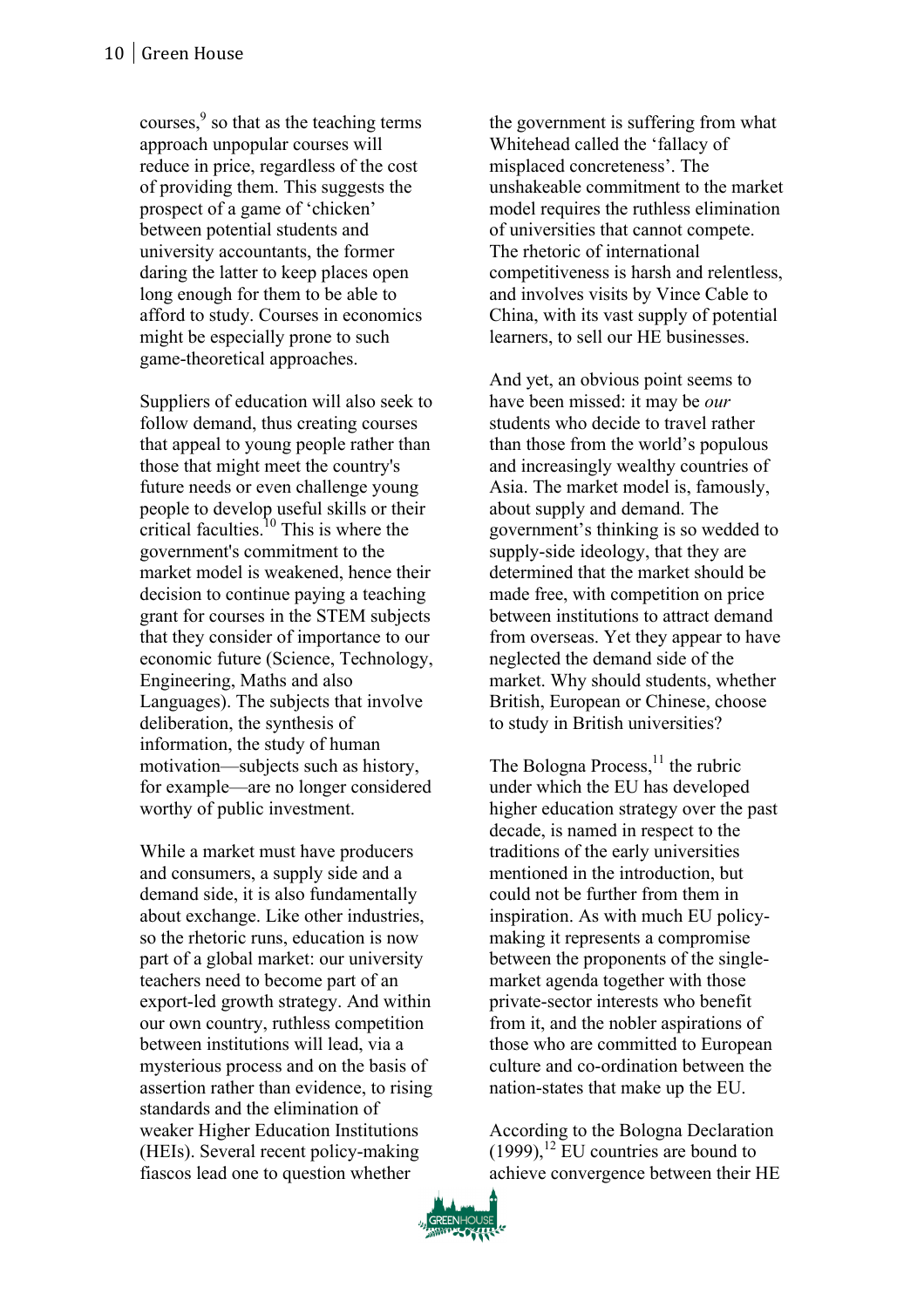systems, including a 'common framework of readable and comparable degrees' and credits which can be exchanged between EU universities. Governments also agreed to eliminate 'remaining obstacles to the free mobility of students and teachers' across the continent's universities. The vision is one of students extending their gap year into a gap degree, with modules taken in different countries, perhaps in different languages, ensuring a breadth of personal experience to match the quality of the educational experience.

David Willetts welcomed this in a speech in July 2011. Somewhat bizarrely, he encouraged UK universities to set up foreign campuses so that British students could go and study there, outside the UK. $^{13}$ At the same event Martin Davidson, chief executive of the British Council, made the familiar assertion that education is borderless and gave his full support for 'outward mobility' which he claimed was 'as important an economic investment as investing in the infrastructure of the UK.' The pedagogical difficulties of crosscultural education are familiar to those who undertake it, regardless of language barriers, but these statements also seem to fly in the face of economic logic. Why would we export our students—and their fees—and undermine our own HE sector?

# **4. Checking out the 'Competition'**

The government's strategy for HE is frequently couched in terms of international competition, for both the provision of degrees and the impact of graduates on our economic success. In this context it is helpful to compare the way our HE sector is funded with the way the governments pay for universities in the countries we are told to consider as our competitors. Within the members of the OECD, those with seats at globalisation's high table, there are wide variations in the proportion of GDP spent on higher education. According to the annual review *Education At A Glance*:

*'The countries with the highest proportion of GDP spent on higher education from public sources (taxes, primarily) are Canada, Denmark, Finland and Sweden (around 1.5%). Countries with the lowest proportion of GDP from public sources are Chile (0.25%), Korea (0.5%), Britain and Italy (0.6%). These figures are from 2007, and Britain since then has announced a massive reduction in public spending in higher education, which will depress further its placing in the OECD rankings for public expenditure on higher education.'*

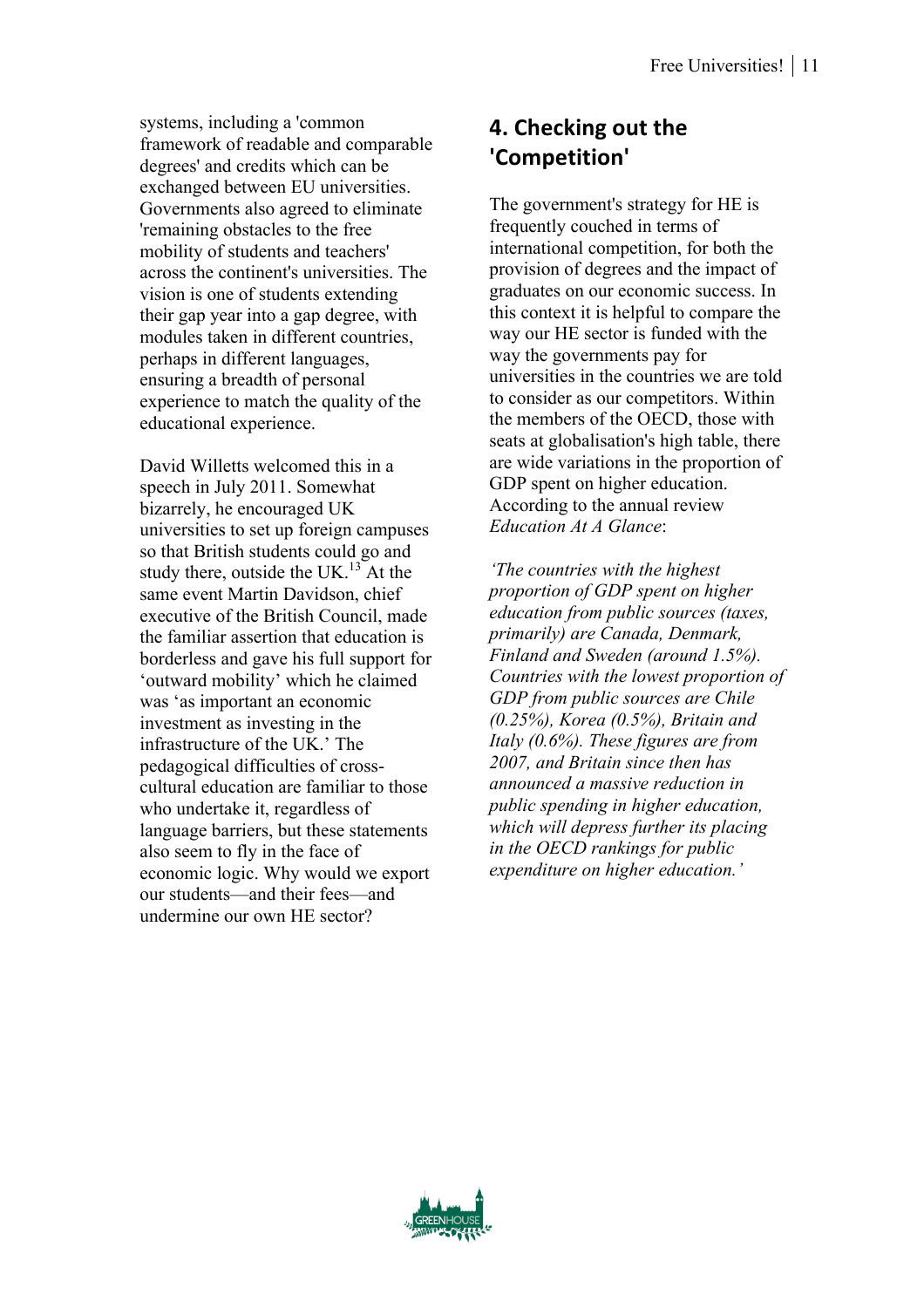



*Note*: Public spending is in blue and private spending red. The figure for private spending includes all money transferred to educational institutions from private sources, including public funding via subsidies to households, private fees for educational services or other private spending (e.g. on accommodation) which goes through the institution. *Source*: Data from OECD Education at a Glance database.

The UK's spending on higher education in 2008 put it in  $26<sup>th</sup>$  position out of the 33 members of the OECD. Figure 2 illustrates these comparisons and offers some interesting evidence. Perhaps most striking is the high proportion of GDP that the US and Canada spend on tertiary education. While we are following the US models in terms of fee rates, we are not following their level of investment in education, which is around 2.5 times as much.<sup>14</sup> It is important to stress that these data relate to a period before the 40% spending cuts introduced in 2011/12.

These figures are even more striking when we consider whether the spending is public or private. Here we see that for two of the countries with the highest level of investment—Korea and Chile—much of that investment is from private sources. Here the UK and Japan stand out as countries with small rates of public relative to private spending on HE, while other countries—especially France, Sweden, Spain and the Czech Republic—are notable for the large share of tertiary spending by the state. We can see that the UK is the country with the fourth highest percentage (65.5%) of private spend, slightly ahead of the US and more than twice the OECD average of 31.1%. We also find that countries where the government funds a much higher proportion of HE spend include some with much less flourishing economies, such as Mexico, Spain and the Czech Republic.

Looking at this from the other side, the side of the student who has to pay the fees, we discover that UK fees were

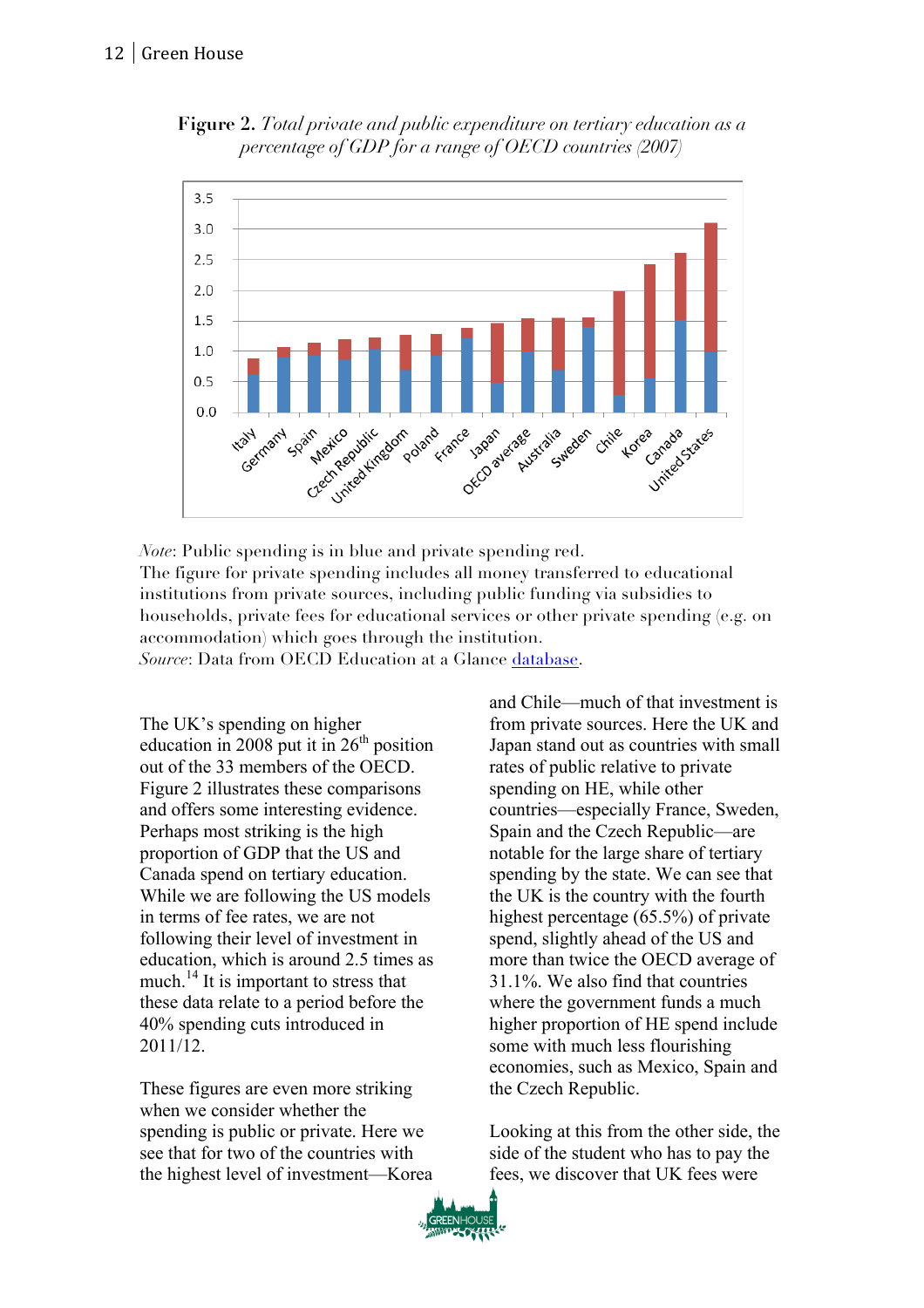already some of the highest in the world before the changes to the fee regime due in 2012/13. The OECD report tells us that: 'Among the EU21 countries for which data are available, only public institutions in Italy, the

Netherlands, Portugal and the United Kingdom (government-dependent private institutions) charge annual tuition fees of more than USD 1,200 per full-time national student.<sup>15</sup>

**Figure 3.** *Average annual tuition fees charged by public tertiary institutions for full-time national students (2008-09)*



*Note*: Data are in \$US converted using purchasing power parities *Source*: Education at a Glance 2011: OECD Indicators

Figure 3 demonstrates that the decision to invest in higher education is a political one, not one based on the wealth of the country. This is made clear by the large number of countries which still enable their young people to obtain education at the tertiary level free of charge: the Czech Republic, Denmark, Finland, Ireland, Iceland, Mexico, Norway and Sweden. In case the argument is raised that this is possible because the proportion completing HE is much lower, the graphic also indicates the 'net entry rate' and the expenditure per student. We can see that the rates of entry to

HE are nearly the same in the UK and the Czech Republic, yet our students have to pay fees while Czech students do not.

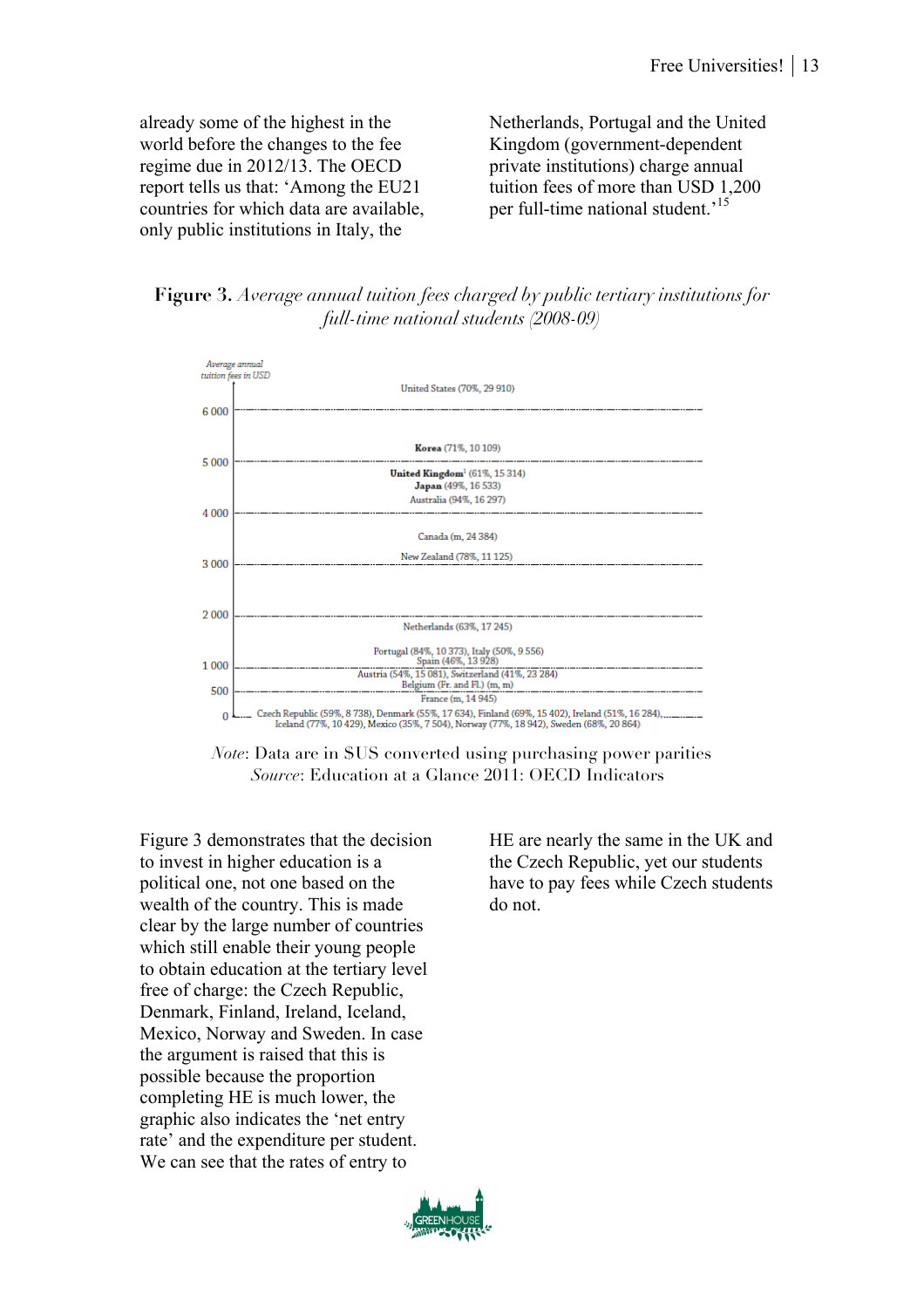# **5. Rethinking the Financing Model for HE**

The cause of the social unrest that accompanied the passage of the 2011 Education Act through parliament was the inherent unfairness of the proposals and their tendency to increase social division and reduce social mobility. Like the recent similar demonstrations in Chile, another country which has moved rapidly towards a market model for higher education, this demonstrates the revolutionary potential of preventing young people from gaining the level of education that enables their access to the highest levels of society. This is not merely a question about whether or not knowledge should be 'a fountain sealed' but about how power should be distributed within a democratic society. The implications of the new funding model, and hence the incentives it creates to undertake higher education, or not, are profoundly affected by socio -economic class.

The most deleterious consequence of a funding model based on debt is that, as with other debts, it impacts extremely unfairly on students with different financial backgrounds and exacerbates existing inequalities. Because loans accrue interest throughout a working life, the cheapest way through the debt system is to repay a loan as rapidly as possible. Students of richer parents will have their fees and living expenses funded and so will become the new elite of the university system. Their performance will be compared directly with their peers, who may be working long hours to reduce their need to borrow. These inequalities will be reflected in achievements, but will not be reported on degree certificates.

But the inequality will persist beyond graduation. Research by Grant Thornton<sup>16</sup> indicates that those who will lose most are those on high but not excessively high incomes. In their comparison of three representative workers, all of whom graduate with a debt of £40,000, the journalist who never achieves a high income has the vast majority of her interest written off because she does not earn enough to repay it. The barrister (a representative high earner) repays his loan together with £28,000 of interest. The loser is the civil servant who, although he makes rapid career progression, does not earn enough to pay off his loan rapidly, and so incurs interest of £58,000 as well as his loan of £40,000. These are staggering sums of money, and indicate that the students of the future will be funding those financial companies to whom the government will sell on student debt handsomely.

In this section we propose three models for the organisation of our universities that address the problems that have been raised earlier. However, we should precede these proposals by a clear statement that our own view is that higher education should be fully funded from the public purse. In order for our higher education system to work optimally we need a supportive governmental framework and funding that recognises a university education as a benefit to society, rather than an individual route to higher earnings. For this reason we see it as a primary requirement of a democratic society that university places are available free of charge to all those young people who would benefit from a university education: HE should be allocated on the basis of ability to benefit from it, rather than ability to pay. As already indicated, this is the strategy chosen by many other countries, including some

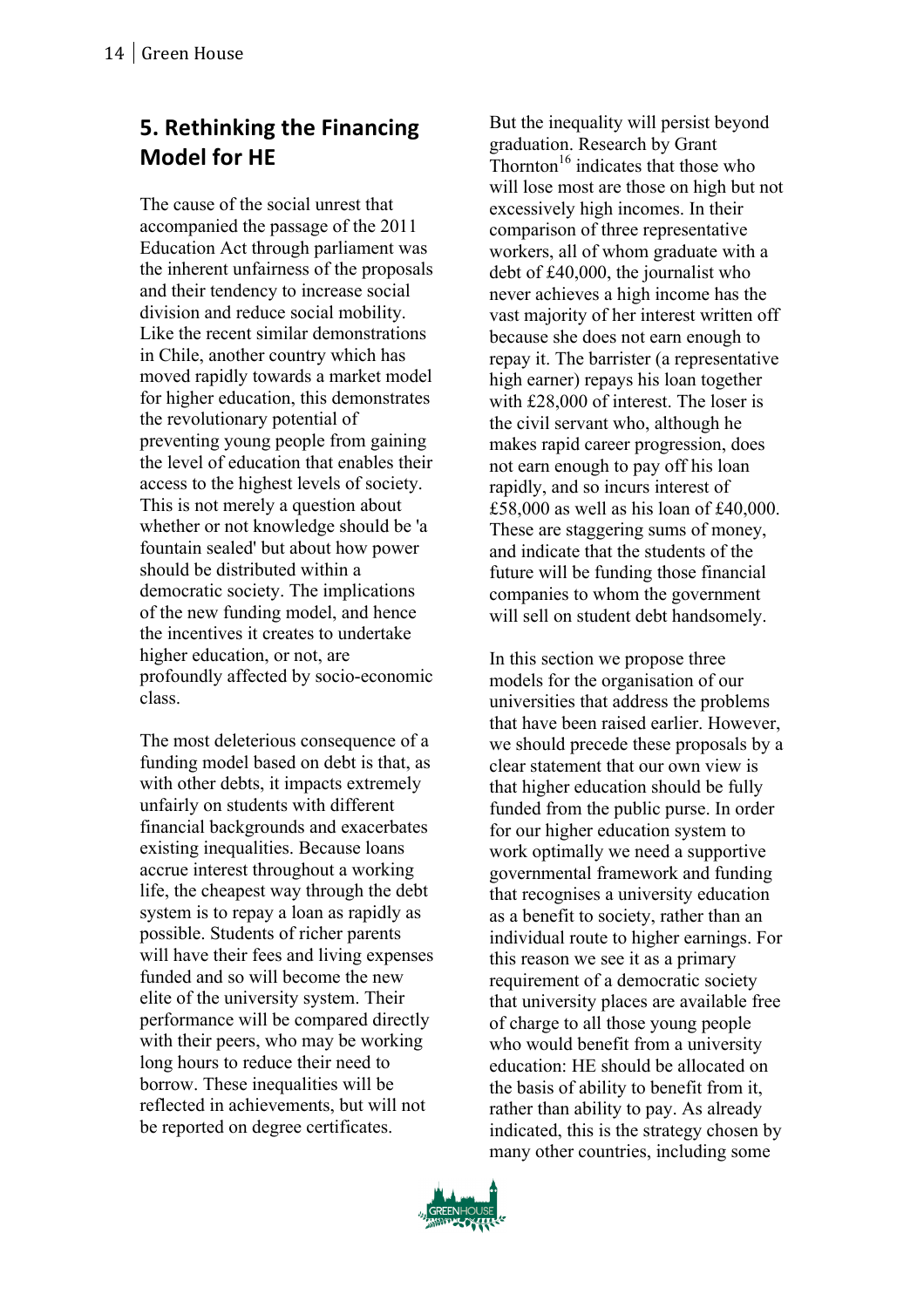with considerably weaker economies than the UK.

In spite of our conviction that publicly funded tertiary education is the ideal, we are not expecting this recommendation to be adopted. Hence, in a spirit of pragmatism rather than because we feel any need to confine ourselves to the mean-spirited strictures of neoliberalism, we propose three other models that could be introduced by individual universities without any need to change either our government or our economic system. Our first model is a John Lewis University where the value generated from learning and teaching is invested for public benefit. The second model arises rather from a mutual impulse: a new range of universities that could emerge as an agreement between academics and students, owned and managed by them jointly and cooperatively. The third model is a proposal for a university funded by an alternative currency designed specifically for the higher education sector. The three models are not mutually exclusive, and the possibility for a diversity of forms for future universities is one of the few bright opportunities we see in the current dark landscape.

#### *The John Lewis University*

The first model arises from a concern amongst many academics that there has been a considerable degree of rentseeking on the part of university managers in recent years. As the Grant Thornton report makes clear, universities control valuable assets and have increased productivity strongly in recent years (in the university sector this generally means increasing the number of students per staff member).

The Hutton Review into public-sector pay found that pay differentials were highest in the university sector: the average salary for a vice-chancellor is £200,000 and the median salary is some 15 times that of the lowest paid academic salary. Of course that is far from the lowest salary in a university, which also has a huge number of cleaners, caterers and other support staff on poverty wages.

The fattest of gowned cats are found, unsurprisingly, in the self-selected elite who call themselves the Russell Group, where the salary differential is 19 to one. These very same professors and administrators who argued in favour of a threefold increase in fees for young people to benefit from their wisdom are part of the reason why a university education is so much more expensive than it was two decades ago. Universities pay their managers more than all other sectors, with vicechancellors earning more than four-star generals<sup>17</sup>

This raises questions about the ownership and division of the product of academic labour, questions which in other sectors are sometimes addressed by the creation of a mutual structure. Given the coalition government's support for co-operative and mutual forms of economic organisation, a natural suggestion for restructuring universities might be the adoption of a stakeholder ownership model along the lines of the John Lewis partnership for the higher education sector. Such a proposal was recently made by two Professors of Accounting and Economics. Universities, they argued, have weak governance structures, enabling managers to extort excessive salaries:

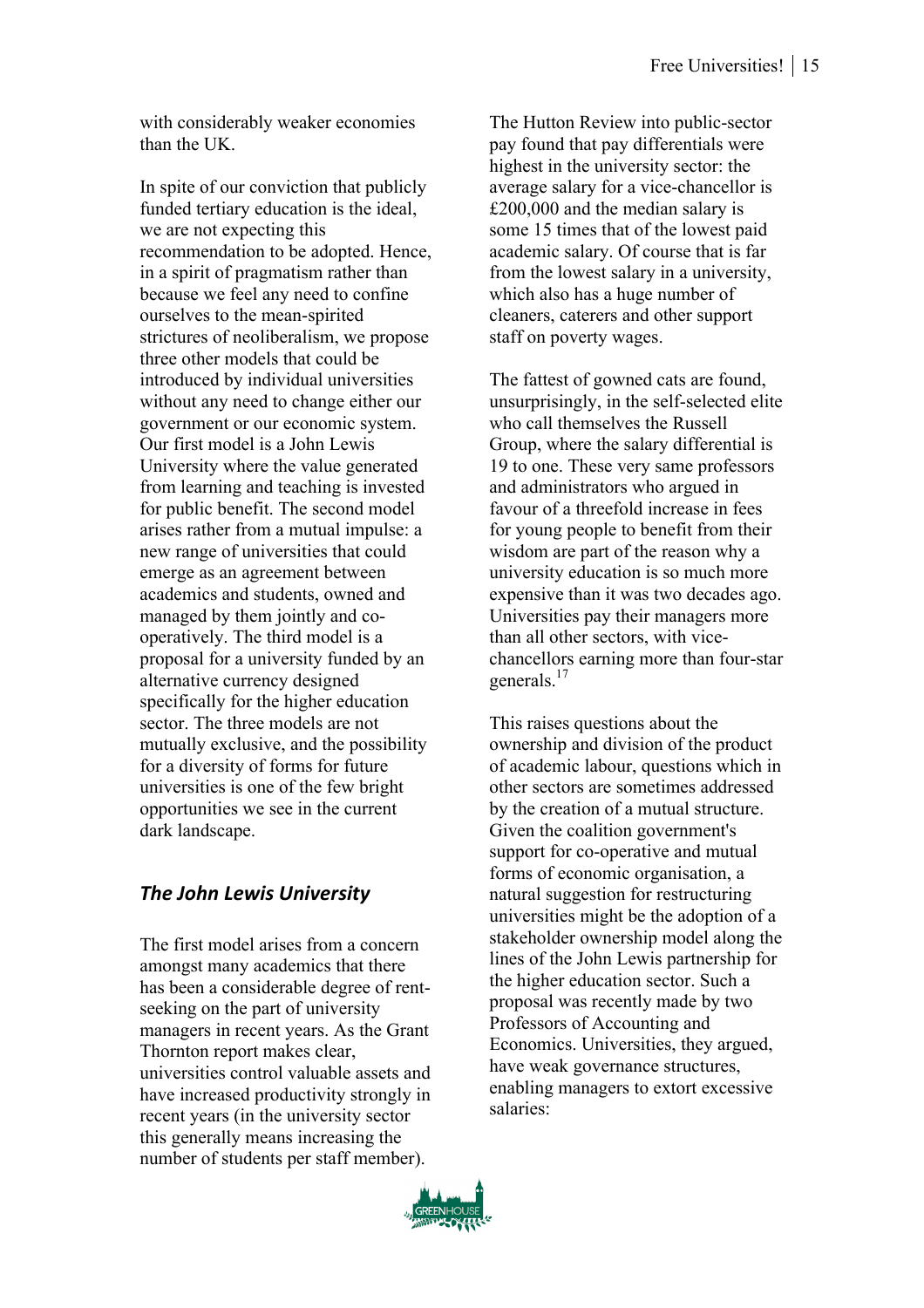*'The governance roles of university councils or boards are formally similar to those of shareholders. But they are a poor proxy for shareholders - as they make no financial investment, they have no financial vested interest to defend. If shareholders cash out, this can signal falling market confidence, threatening managers' jobs. But if members of governing bodies resign, there is no market to register doubts over organisational performance.'*<sup>18</sup>

They propose the socialisation of the assets currently held by universities and 'reasserting the role of universities as community social assets - vital components of the knowledge commons and carriers of open processes of knowledge creation.' The assets of universities should be placed into a non -revocable trust whose aim is defined as 'the happiness of all its members, through their worthwhile and satisfying employment in a successful business'. As in the John Lewis group model, employees gain the value from their work, helping to undermine the vast income differentials which have grown up in recent years.

More detailed proposals for how the governance of such an institution might operate are being developed but the Trust model would suggest that trustees would be in control of the institution. While this would allow academics to escape the strictures of the New Public Management which has so signally failed to respond to the nature of academic work, as well as the dreaded TRAC<sup>19</sup> management system, the success of the university would depend very much on who was prepared to act as a trustee, and how the trustees were chosen. One could imagine a Trust in a single -employer area where the university became

subsumed within the orbit of that employer and deteriorated into something more akin to an external training provider than a centre of learning.

Nevertheless the idea of a John Lewis university is an interesting proposal and one which would benefit from further study to assess to what extent students' fees could be reduced if the many layers of over -paid and unnecessary managers and accountants were pared out of the body academic, a process which could only bring joy to the hearts of Conservative ministers.

#### **The Co-operative University**

However appealing the proposal of a John Lewis university might appear this model only addresses the ownership dimension of governance, leaving the issue of control over the curriculum and management of the university largely untouched. To address these issues together we need to propose a fully co -operative university, perhaps along the lines of the multi -stakeholder co -operatives that dominate Italy's care sector, where the users and providers of services jointly own and manage the companies providing care. $20$  This would help to return us to the origin of 'modern' universities, when they separated themselves from the theological colleges and became informal co operatives between students and experts, also in Italy. A university education could become an agreement between knowledgeable people and young people eager to learn. Perhaps we might come to think of this as 'community -supported education' by analogy with community -supported agriculture where those who seek quality in their food support the

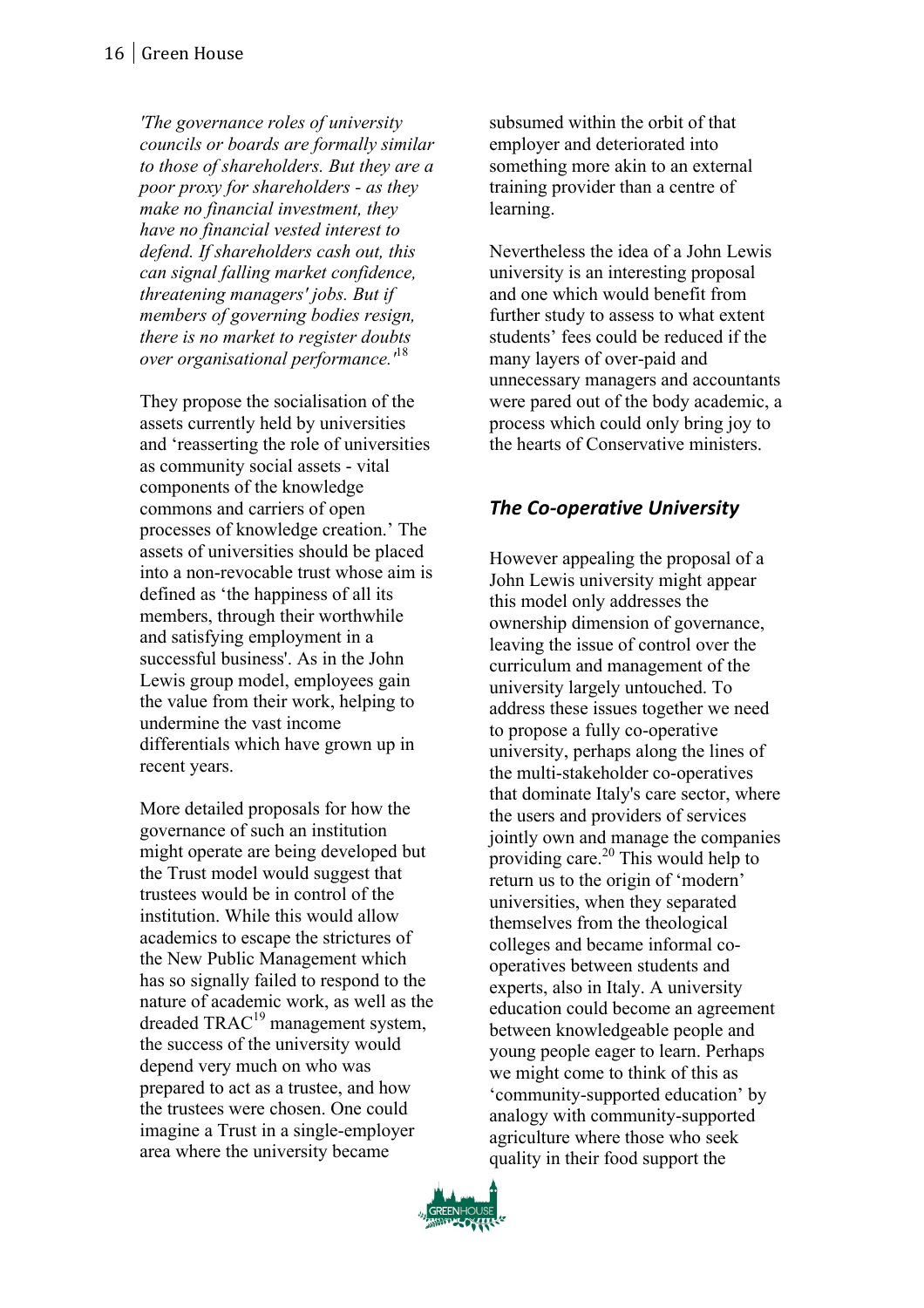incomes of those who provide it for them.

Such a possibility is already under discussion within co-operative circles in the UK. $^{21}$  At present the focus is on curriculum, and on the urgent need to provide an alternative economic model based around the shared-equity proposal inherent in all co-operatives. Discussions are underway to establish a network of universities with expertise in the areas of social enterprise and cooperative economics to share research findings and provide an education for young people wishing to develop alternative models of business. The proposal is that 'the institutional arrangements should reflect the values of the movement, and not simply the educational offer' and that 'The institutional offer allows for the creation of joint awards with universities' rather than proposing a new educational institution at this stage.

While discussions continue within the co-operative movement, in at least one UK city academics are taking direct action to provide higher education free of charge. The Social Science Centre (SSC) in Lincoln directly challenges the market model which it considers is undermining academics' values of 'critical thinking, experimentation, sharing, peer review, co-operation, collaboration, openness, debate and constructive disagreement.' Such values are necessary for a successful society, according to the SSC. It is funded from subscriptions from members based on the level of their salary; those on the lowest salaries attend without charge.

The Centre is run as not-for-profit cooperative and is managed by a nonhierarchical system in which students and staff collaborate:

'The co-operative principles on which the management of the Centre is based extend to the ways in which courses are taught. All classes will be participative and collaborative, so as to include the experience and knowledge of the student as an intrinsic part of the course. Students will have the chance to design courses with the professors and lecturers, as well as deliver some of the teaching themselves with support from other students and the teaching staff. Students will be able to work with academics on research projects as well as publish their own writings. A core principle of the Centre is that teachers and students have much to learn from each other  $122$ While this may sound something like the University of Please Yourself, California, we are reassured that standards are equivalent to those in other HEIs.

The co-operative model for a university has immense appeal. If we recall the origin of universities in collaborations between well-respected experts and young people eager to learn in some of Europe's medieval cities then we see how the institution itself and especially the obese bureaucracies it has spawned are a central cause of the stress on the existing funding model. To return to an era when students and academics collaborated over the establishment of curricula, but outside the market pressures of the current system, is an attractive idea. Like the establishment of all co-operatives it would take time and involve conflict and debate but it would also generate the diversity and vibrancy any higher education system requires.

Perhaps the most serious challenge facing this proposal is that it has not yet been developed in a way that could

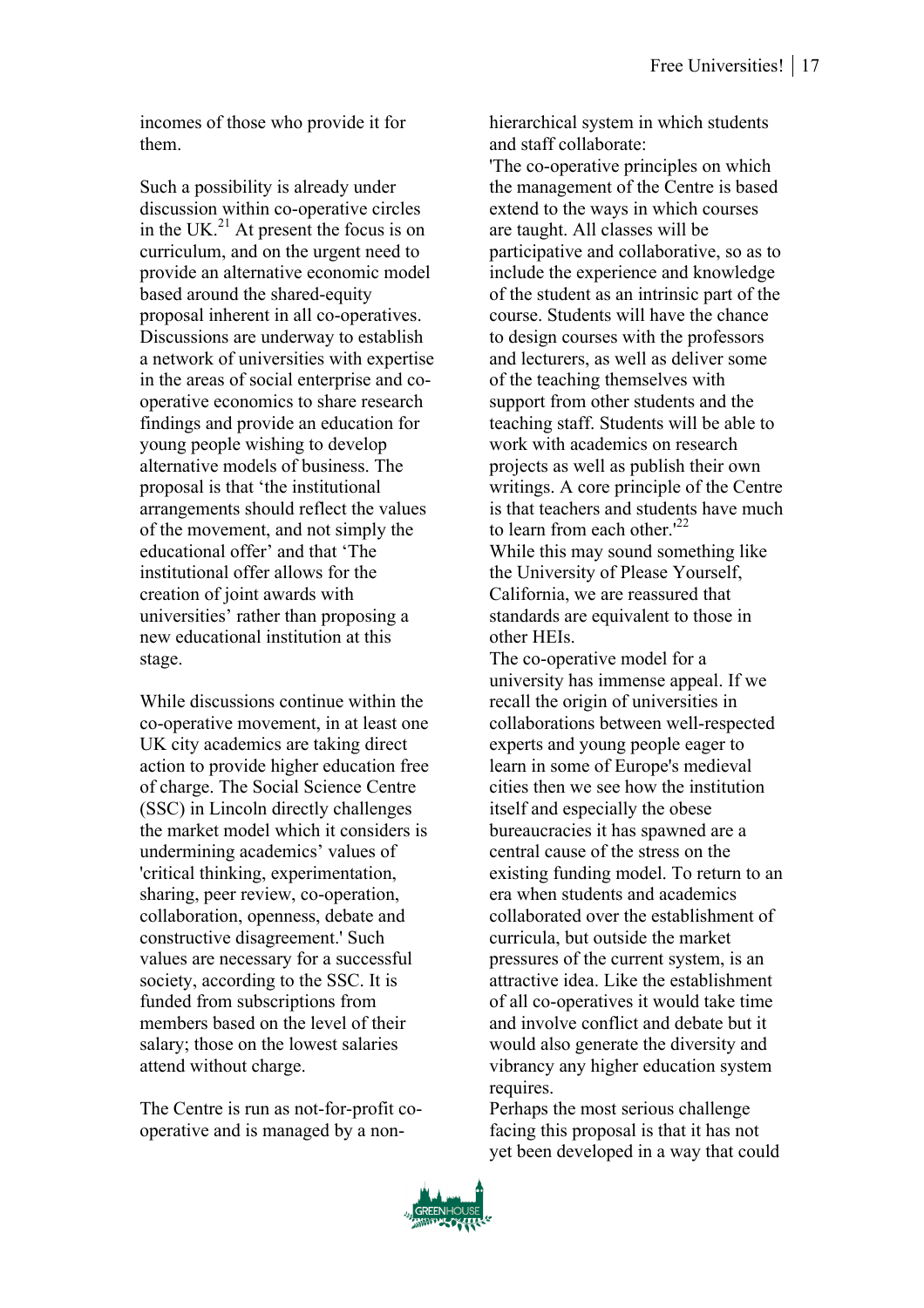underpin a livelihood for academics, and until it does it is unlikely to move out of the margin (the Lincoln centre is currently aiming at 20 students). The network model of the co -operative university could operate within the existing system until it perhaps gains the strength to become independent. The more radical developments in Lincoln are closer to the co -operative ideal but rely on the donation of time by academics and hence are very limited in scope. The third proposal addresses this issue directly.

#### **The New Economy University**

As identified in the previous section, the main weakness of current proposals for alternative governance models is that they cannot guarantee a livelihood for academics, who will thus be unlikely to abandon their still comparatively comfortable employment in the official HEI sector. The third proposal, for a genuinely free university education for young people, is actually a proposal to create an alternative economy in higher education, and an alternative currency to support it. It translates students' time into a currency which they can use to fund their education, a currency that can be earned from supporting other academics in their work.

The revulsion against banks and the insecurity of the current money creation model has led to a burgeoning of local currencies in recent years. Some (such as the UK Transition currencies) have a primarily environmental motivation, while others, particularly time -banking schemes, are focused on regeneration.23 Alternative means of exchange have grown in size and scope, so that large commercial players

are now settling their debts with each other in goods rather than cash, effectively bartering on a grand scale.<sup>24</sup>

Several proposals already exist to create a complementary currency for the education sector. The proposal for 'wits' is as a reward to parents and older students who offer educational support. $^{25}$  The similarly titled 'saber' (meaning 'to know' in Portuguese) is a proposal for a currency to support the education sector in Brazil.<sup>26</sup> The latter sought to increase the number of young people who could access higher education in a rapidly developing country.

Inventing the name for the currency is obviously the reward for putting in the effort of making it work, but for the purposes of this proposal we are inventing the 'noodle'. This is proposed as a means of exchange for learning and teaching. Academics who were motivated towards providing education to those unprepared to acquire large debts would be asked to work for one day a week in this alternative educational economy, and to be paid in noodles for that day's work.

As standard currency has been withdrawn from the higher education sector, academics have found themselves undertaking more and more tasks that would once have been provided through administrative support, such as editing their papers or responding to their correspondence. Not only does this squeeze out the time they might have spent thinking and writing, it also undermines their ability to have the sort of joined-up time that higher -level intellectual work requires. The answer for many is to apply for research funding to buy out their time; an alternative might be to pay their

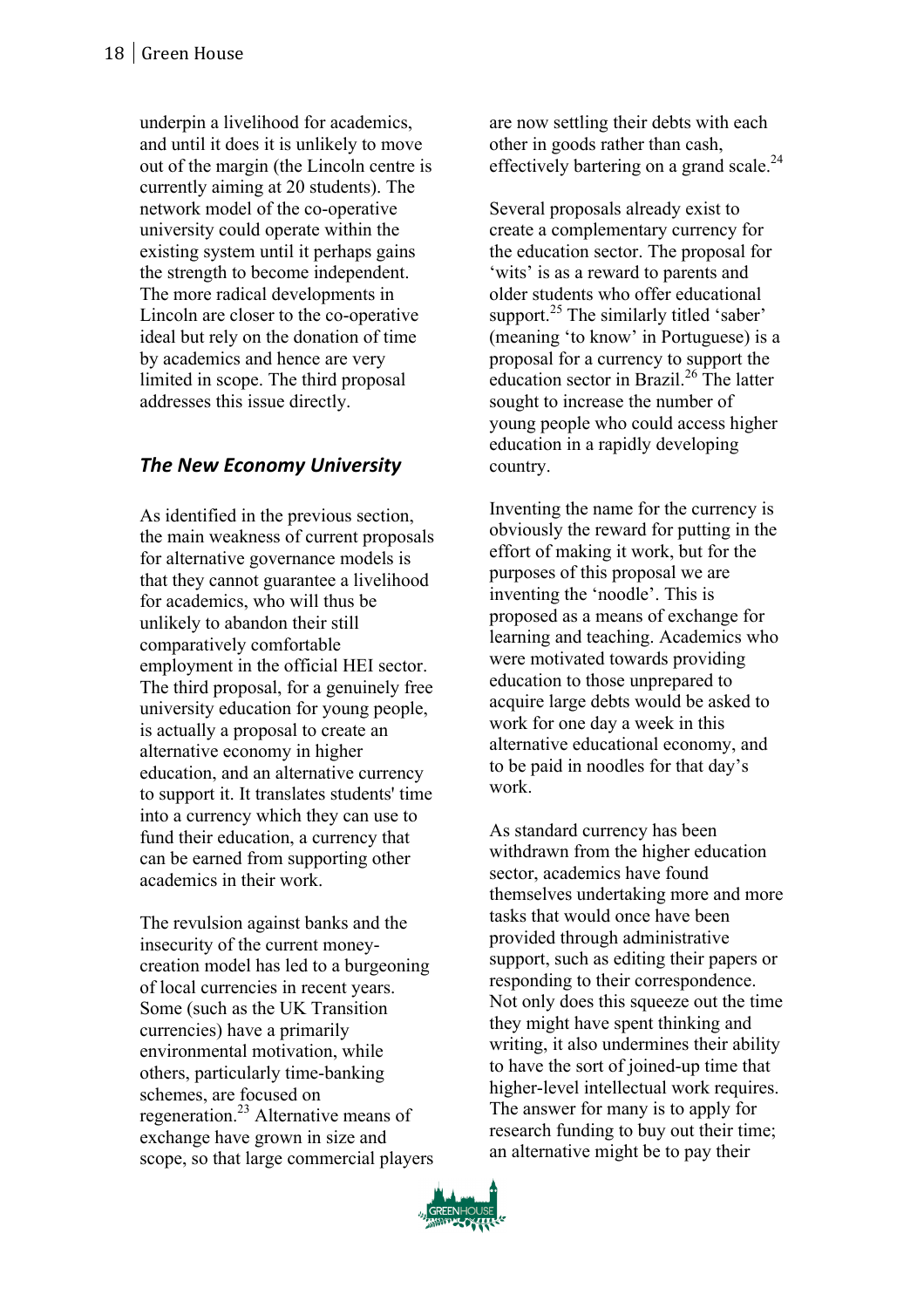students to undertake administrative work for them. Such a system could also offer an important learning opportunity for those students who wish to follow an academic career themselves, something akin to an apprenticeship in the skills of scholarship.

Hence, students could earn noodles through a range of support activities: administering open access journals, maintaining academics' websites, editing academic papers, responding to enquiries, and also training younger students in undertaking these tasks. The rates of payment could be negotiated between students and staff. The creation of the new currency would enable young people to 'pay their way' through college while gaining useful academic skills. Academics would be donating their time in terms of the mainstream economy, but would gain useful support from their students in return. This is thus an improvement on the more philanthropic model as followed by the Lincoln Social Science Centre.

## **6. Conclusion**

For some years now there has been concern about the way in which the higher education institutions of our country have been marketised. The focus has been shifting away from the education of our young people and the sharing of the skills of problem solving that a complex society requires, towards the training of future employees to take their place in the corporate economy. This is a movement that we at Green House utterly deplore.

The financialisation of the system of funding for universities introduced in the 2011 Education Act represents a significant change in the way universities are funded and places at universities are allocated. The decision about whether to attend is now based primarily on financial considerations and less on the grounds of the intellectual aptitude of potential students.

Perhaps most seriously of all, government has identified universities as a site of asset wealth that has not yet been subject to privatisation, and has its eyes focused particularly on student finance as a potential site for income generation through securitisation. In the late-capitalist financialised economy, where there is a debt there is a source of income, and our children will be persuaded to increase their debts to the size of small mortgages of £40,000 or more. These debts will then be privatised, effectively selling our young people into interest slavery.

In this paper we have proposed a range of alternative funding models for university education. The data reported makes it clear that it is still possible for a middle-income country to fund its

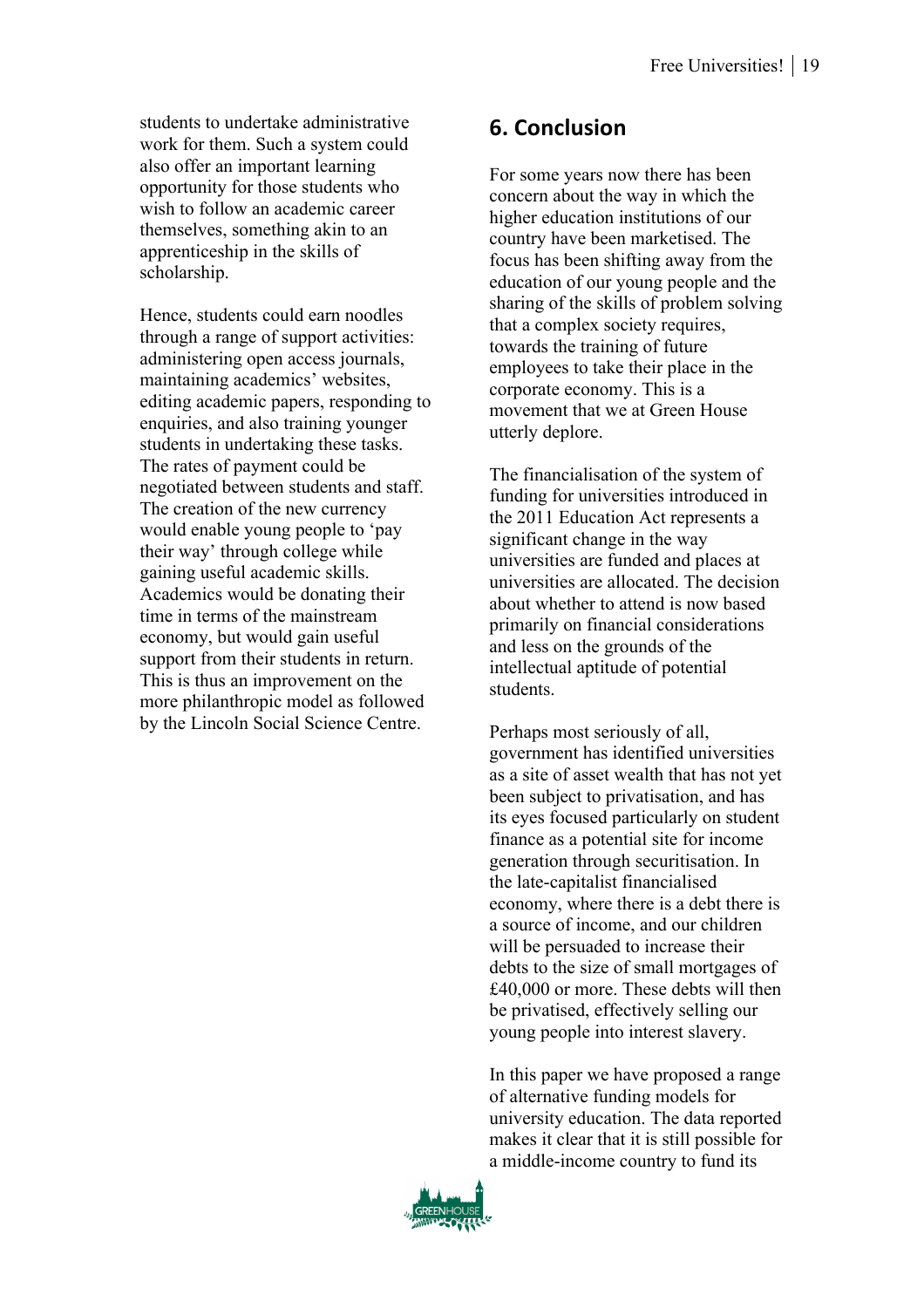#### 20 Green House

universities directly, making places available to the brightest of its young people free of charge. Since this is unlikely in neoliberal Britain we propose two alternative models that arise from an ideology of socialised ownership. Finally, we suggest a means in which, without any change to the legal framework, Britain's academics could create a structure that would enable those who cannot afford fees, and will not accept debts, to still access a university education.